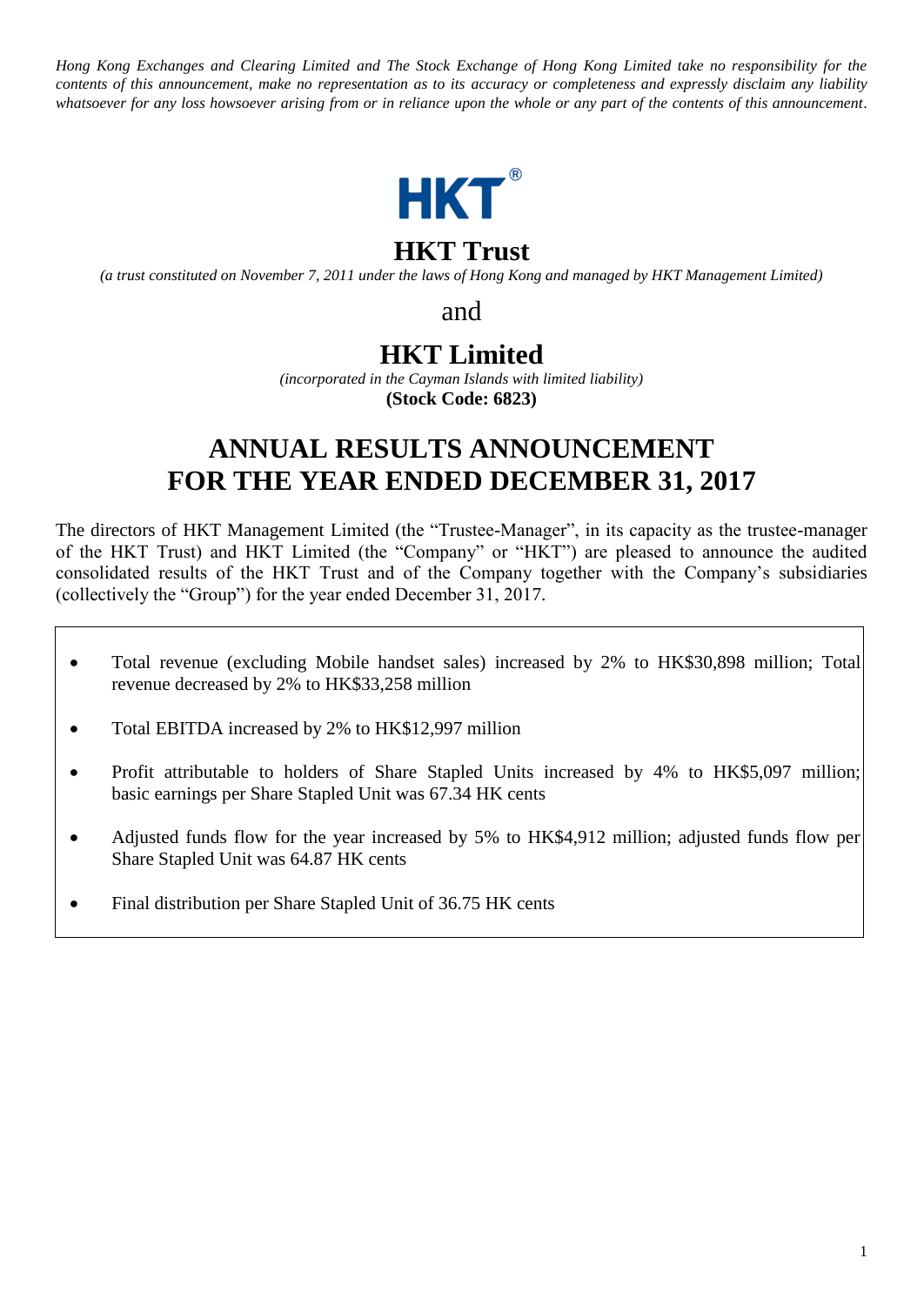#### **MANAGEMENT REVIEW**

We are pleased to report that HKT delivered a solid set of financial results for the year ended December 31, 2017, reflecting the resilience of all of our lines of business as well as continued operating efficiency improvements, despite intense industry competition throughout the year.

Total revenue for the year ended December 31, 2017 decreased by 2% to HK\$33,258 million due to the lower revenue contribution from Mobile handset sales. Excluding Mobile handset sales, underlying revenue for the year increased by 2% to HK\$30,898 million, as compared to HK\$30,422 million a year earlier.

Total EBITDA for the year was HK\$12,997 million, an increase of 2% over the previous year, which was underpinned by operating efficiency improvements in both the Mobile and Telecommunications Services ("TSS") businesses.

Profit attributable to holders of Share Stapled Units was HK\$5,097 million, an increase of 4% over the previous year. Basic earnings per Share Stapled Unit was 67.34 HK cents.

Adjusted funds flow for the year ended December 31, 2017 reached HK\$4,912 million, an increase of 5% over the previous year. Adjusted funds flow per Share Stapled Unit<sup>3</sup> was 64.87 HK cents, rising also by 5% over the previous year.

The board of directors of the Trustee-Manager has recommended the payment of a final distribution of 36.75 HK cents per Share Stapled Unit for the year ended December 31, 2017. This brings the 2017 full-year distribution to 64.87 HK cents per Share Stapled Unit (comprising 28.12 HK cents as interim and 36.75 HK cents as final distribution) representing the full payout of the annual adjusted funds flow per Share Stapled Unit.

#### **OUTLOOK**

HKT has in the past year clearly demonstrated its operational resilience and ability to fend off aggressive price competition. While we will continue to be competitive on price, we will continue to innovate and provide the best customer experience, which we believe is the only key to sustainable business growth.

In particular, we will further develop our fiber network advantages for customer acquisition and upgrades, and offer mobile communications services, deployed on our fiber backbone, that are second to none. We will continue to groom our new businesses such as mobile payment for more organic growth of the Company in the future.

We are cognizant that the telecom market is likely to see further bouts of competitive behavior. As the leading operator in Hong Kong, and with a team dedicated to delivering the best products and services, we are confident that HKT will continue to be regarded by consumers and businesses as their most trustworthy telecom partner and we will continue to provide competitive services on a value-for-money basis.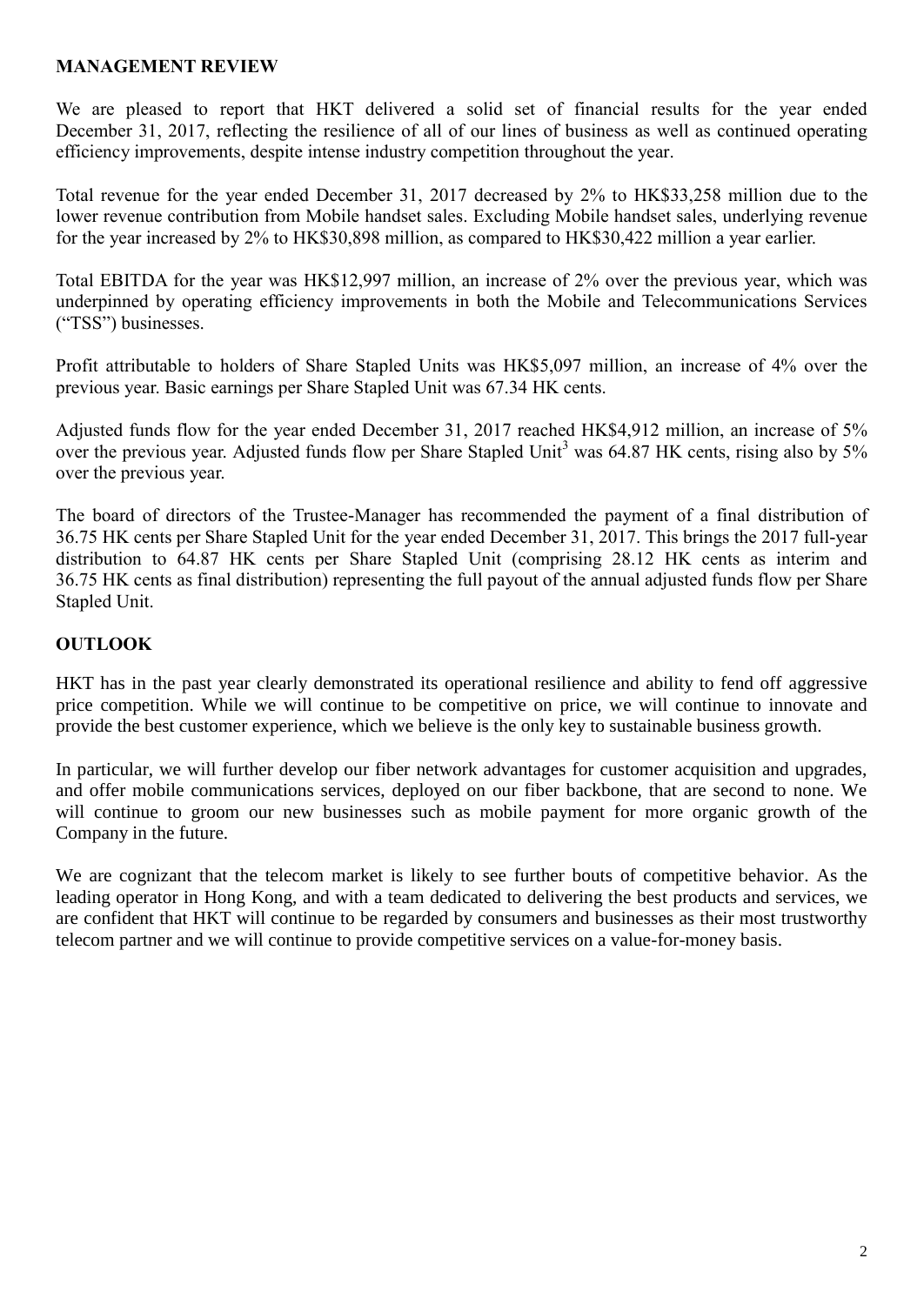| For the year ended December 31,                                                                                                                     |                | 2016    |                                |         | 2017    |                      | Better/   |
|-----------------------------------------------------------------------------------------------------------------------------------------------------|----------------|---------|--------------------------------|---------|---------|----------------------|-----------|
| <b>HK\$</b> million                                                                                                                                 |                |         |                                |         |         |                      | (Worse)   |
|                                                                                                                                                     |                |         | <b>Full</b>                    |         |         | <b>Full</b>          |           |
|                                                                                                                                                     | H1             | H2      | Year                           | H1      | H2      | Year                 | $y$ -o-y  |
| <b>Revenue</b>                                                                                                                                      |                |         |                                |         |         |                      |           |
| <b>TSS</b>                                                                                                                                          | 10,308         | 11,106  | 21,414                         | 10,324  | 11,517  | 21,841               | 2%        |
| Mobile                                                                                                                                              | 6,335          | 6,728   | 13,063                         | 5,614   | 6,404   | 12,018               | (8)%      |
| - Mobile Services                                                                                                                                   | 4,558          | 5,080   | 9,638                          | 4,587   | 5,071   | 9,658                |           |
| - Handset Sales                                                                                                                                     | 1,777          | 1,648   | 3,425                          | 1,027   | 1,333   | 2,360                | (31)%     |
| <b>Other Businesses</b>                                                                                                                             | 118            | 119     | 237                            | 125     | 124     | 249                  | 5%        |
| Eliminations                                                                                                                                        | (373)          | (494)   | (867)                          | (414)   | (436)   | (850)                | 2%        |
| <b>Total revenue</b>                                                                                                                                | 16,388         | 17,459  | 33,847                         | 15,649  | 17,609  | 33,258               | (2)%      |
| <b>Cost of sales</b>                                                                                                                                | (6,973)        |         | $(7,472)$ $(14,445)$ $(6,508)$ |         |         | $(7,653)$ $(14,161)$ | 2%        |
| <b>Gross Margin</b>                                                                                                                                 | 57%            | 57%     | 57%                            | 58%     | 57%     | 57%                  |           |
| Operating costs before depreciation,<br>amortization, and gain/(loss) on<br>disposal of property, plant and<br>equipment and intangible assets, net | (3,550)        | (3,168) | (6,718)                        | (3,173) | (2,927) | (6,100)              | 9%        |
| $\mathbf{EBITDA}^{1}$                                                                                                                               |                |         |                                |         |         |                      |           |
| <b>TSS</b>                                                                                                                                          | 3,681          | 3,990   | 7,671                          | 3,720   | 4,096   | 7,816                | 2%        |
| Mobile                                                                                                                                              | 2,439          | 3,074   | 5,513                          | 2,504   | 3,253   | 5,757                | 4%        |
| - Mobile Services                                                                                                                                   | 2,425          | 3,014   | 5,439                          | 2,485   | 3,203   | 5,688                | 5%        |
| - Handset Sales                                                                                                                                     | 14             | 60      | 74                             | 19      | 50      | 69                   | (7)%      |
| <b>Other Businesses</b>                                                                                                                             | (255)          | (245)   | (500)                          | (256)   | (320)   | (576)                | (15)%     |
| Total EBITDA <sup>1</sup>                                                                                                                           | 5,865          | 6,819   | 12,684                         | 5,968   | 7,029   | 12,997               | 2%        |
| $TSS$ EBITDA <sup>1</sup> Margin                                                                                                                    | 36%            | 36%     | 36%                            | 36%     | 36%     | 36%                  |           |
| Mobile EBITDA <sup>1</sup> Margin                                                                                                                   | 39%            | $46\%$  | 42%                            | 45%     | 51%     | 48%                  |           |
| - Mobile Services EBITDA <sup>1</sup> Margin                                                                                                        | 53%            | 59%     | 56%                            | 54%     | 63%     | 59%                  |           |
| - Handset Sales EBITDA <sup>1</sup> Margin                                                                                                          | $1\%$          | 4%      | 2%                             | 2%      | 4%      | 3%                   |           |
| <b>Total EBITDA<sup>1</sup></b> Margin                                                                                                              | 36%            | 39%     | 37%                            | 38%     | 40%     | 39%                  |           |
| Depreciation and amortization<br>Gain/(loss) on disposal of property,<br>plant and equipment and intangible                                         | (2,827)        | (2,981) | (5,808)                        | (2,838) | (2,847) | (5,685)              | 2%        |
| assets, net                                                                                                                                         | $\overline{2}$ | 1       | 3                              | (1)     |         | (1)                  | <b>NA</b> |
| Other gains/(losses), net                                                                                                                           | 9              | (60)    | (51)                           | (2)     | (143)   | (145)                | (184)%    |
| Finance costs, net                                                                                                                                  | (483)          | (624)   | (1,107)                        | (522)   | (554)   | (1,076)              | 3%        |
| Share of results of associates and joint                                                                                                            |                |         |                                |         |         |                      |           |
| ventures                                                                                                                                            | (8)            | (15)    | (23)                           | 7       | (17)    | (10)                 | 57%       |
| Profit before income tax                                                                                                                            | 2,558          | 3,140   | 5,698                          | 2,612   | 3,468   | 6,080                | 7%        |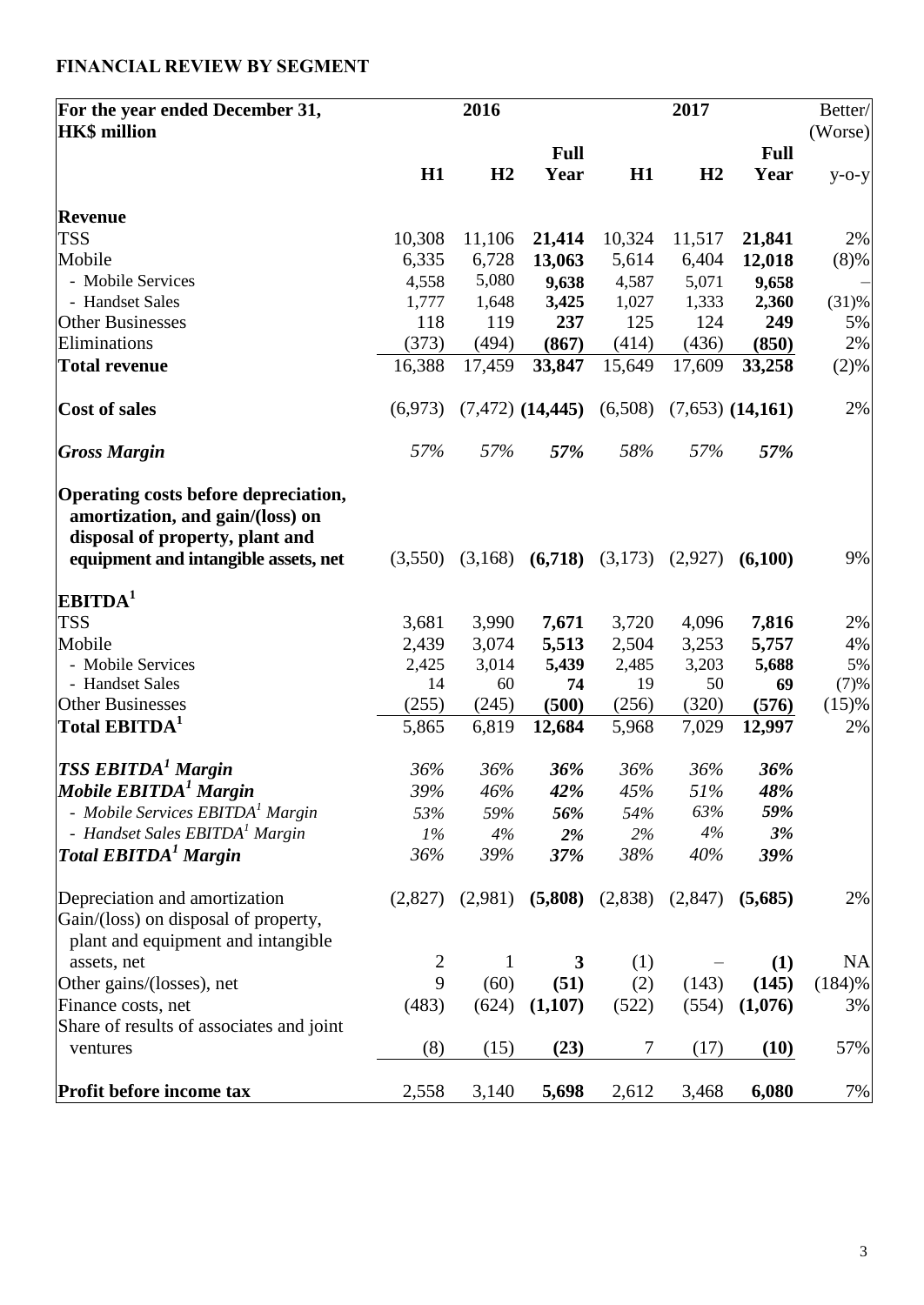## **ADJUSTED FUNDS FLOW**

| For the year ended December 31,<br><b>HK\$</b> million                       | 2016     |         |             | 2017    |         |             | Better/<br>(Worse) |  |
|------------------------------------------------------------------------------|----------|---------|-------------|---------|---------|-------------|--------------------|--|
|                                                                              |          |         | <b>Full</b> |         |         | <b>Full</b> |                    |  |
|                                                                              | H1       | H2      | Year        | H1      | H2      | Year        | $y$ -o- $y$        |  |
| Total EBITDA <sup>1</sup>                                                    | 5,865    | 6,819   | 12,684      | 5,968   | 7,029   | 12,997      | 2%                 |  |
| Less cash outflows in respect of:<br>Customer acquisition costs and          |          |         |             |         |         |             |                    |  |
| licence fees                                                                 | (1,381)  | (2,078) | (3,459)     | (1,510) | (2,200) | (3,710)     | (7)%               |  |
| Capital expenditures <sup>6</sup>                                            | (1, 472) | (1,363) | (2,835)     | (1,302) | (1,300) | (2,602)     | 8%                 |  |
| <b>Adjusted funds flow before tax</b><br>paid, net finance costs paid and    |          |         |             |         |         |             |                    |  |
| changes in working capital                                                   | 3,012    | 3,378   | 6,390       | 3,156   | 3,529   | 6,685       | 5%                 |  |
| Adjusted for:                                                                |          |         |             |         |         |             |                    |  |
| Tax payment                                                                  | (81)     | (470)   | (551)       | (141)   | (570)   | (711)       | (29)%              |  |
| Net finance costs paid                                                       | (414)    | (370)   | (784)       | (418)   | (412)   | (830)       | (6)%               |  |
| Changes in working capital                                                   | (466)    | 94      | (372)       | (468)   | 236     | (232)       | 38%                |  |
| Adjusted funds flow <sup>2</sup>                                             | 2,051    | 2,632   | 4,683       | 2,129   | 2,783   | 4,912       | 5%                 |  |
| Annual adjusted funds flow per<br>Share Stapled Unit (HK cents) <sup>3</sup> |          |         | 61.85       |         |         | 64.87       |                    |  |

## **KEY OPERATING DRIVERS<sup>4</sup>**

|                                               | 2016  |                | 2017  |       | Better/<br>(Worse) |  |
|-----------------------------------------------|-------|----------------|-------|-------|--------------------|--|
|                                               | H1    | H <sub>2</sub> | H1    | H2    | $y$ -O- $y$        |  |
| Exchange lines in service ('000)              | 2,650 | 2,648          | 2,645 | 2,638 |                    |  |
| Business lines ('000)                         | 1,249 | 1,250          | 1,250 | 1,249 |                    |  |
| Residential lines ('000)                      | 1,401 | 1,398          | 1,395 | 1,389 | (1)%               |  |
| Total broadband access lines ('000)           | 1,569 | 1,567          | 1,572 | 1,591 | 2%                 |  |
| (Consumer, business and wholesale)            |       |                |       |       |                    |  |
| Retail consumer broadband access lines ('000) | 1,405 | 1,401          | 1,407 | 1,423 | 2%                 |  |
| Retail business broadband access lines ('000) | 144   | 148            | 149   | 154   | 4%                 |  |
| Traditional data (Exit Gbps)                  | 4,378 | 5,171          | 6,552 | 7,121 | 38%                |  |
| Retail IDD minutes (million minutes)          | 283   | 249            | 217   | 199   | (22)%              |  |
| Mobile subscribers ('000)                     | 4,445 | 4,512          | 4,218 | 4,407 | (2)%               |  |
| Post-paid subscribers ('000)                  | 3,106 | 3,130          | 3,168 | 3,217 | 3%                 |  |
| Prepaid subscribers ('000)                    | 1,339 | 1,382          | 1,050 | 1,190 | (14)%              |  |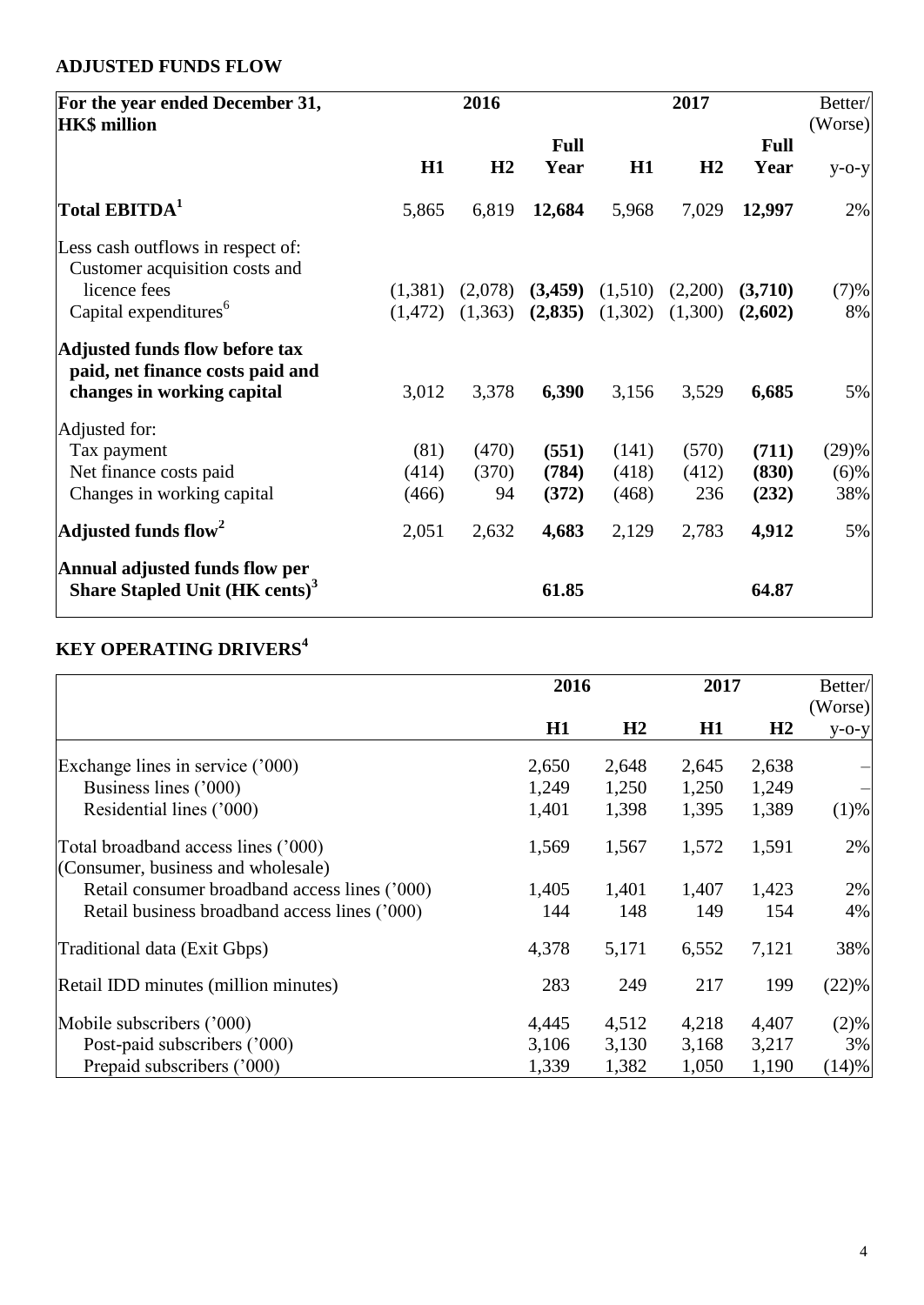- *Note 1 EBITDA represents earnings before interest income, finance costs, income tax, depreciation of property, plant and equipment, amortization of land lease premium and intangible assets, gain/loss on disposal of property, plant and equipment, interests in leasehold land and intangible assets, net other gains/losses, losses on property, plant and equipment, restructuring costs, impairment losses on goodwill, tangible and intangible assets and interests in associates and joint ventures, and the Group's share of results of associates and joint ventures. While EBITDA is commonly used in the telecommunications industry worldwide as an indicator of operating performance, leverage and liquidity, it is not presented as a measure of operating performance in accordance with the Hong Kong Financial Reporting Standards ("HKFRSs") and should not be considered as representing net cash flows from operating activities. The computation of the Group's EBITDA may not be comparable to similarly titled measures of other companies.*
- *Note 2 Adjusted funds flow is defined as EBITDA less capital expenditures, customer acquisition costs and licence fees paid, taxes paid, finance costs and interest expense paid, and adjusted for interest income received and changes in working capital. It is not presented as a measure of leverage or liquidity in accordance with HKFRSs and should not be considered as representing net cash flows or any other similar measures derived in accordance with HKFRSs, or an alternative to cash flow from operations or a measure of liquidity. The Group's adjusted funds flow is computed in accordance with the above definition using financial information derived from the Group's audited consolidated financial statements. The adjusted funds flow may be used for debt repayment.*
- *Note 3 Annual adjusted funds flow per Share Stapled Unit is calculated by dividing the adjusted funds flow for the year by the number of Share Stapled Units in issue as at the respective year end.*
- *Note 4 Figures are stated as at the period end, except for International Direct Dial ("IDD") minutes which is the total for the period.*
- *Note 5 Gross debt refers to the principal amount of short-term borrowings and long-term borrowings.*
- *Note 6 Group capital expenditures represent additions to property, plant and equipment and interests in leasehold land.*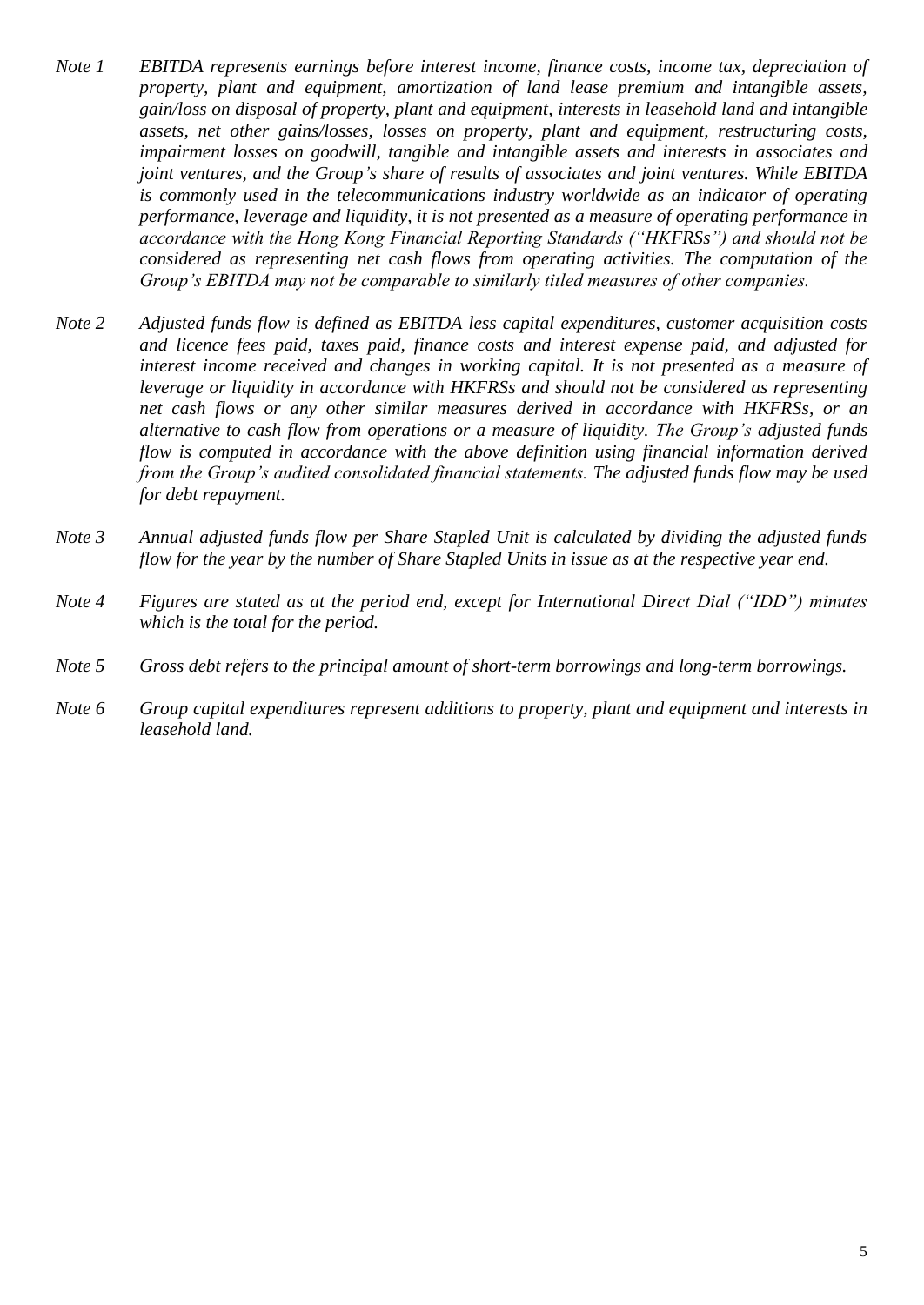#### **Telecommunications Services**

| For the year ended December 31,<br><b>HK\$</b> million  |       | 2016                               |                     |       | 2017           |                                                              | Better/<br>(Worse) |
|---------------------------------------------------------|-------|------------------------------------|---------------------|-------|----------------|--------------------------------------------------------------|--------------------|
|                                                         | H1    | H <sub>2</sub>                     | <b>Full</b><br>Year | H1    | H <sub>2</sub> | <b>Full</b><br>Year                                          | $y$ -o-y           |
| <b>TSS Revenue</b>                                      |       |                                    |                     |       |                |                                                              |                    |
| <b>Local Telephony Services</b>                         | 1,688 | 1,772                              | 3,460               | 1,665 | 1,729          | 3,394                                                        | (2)%               |
| <b>Local Data Services</b>                              | 3,478 | 3,763                              | 7,241               | 3,539 | 3,990          | 7,529                                                        | 4%                 |
| International Telecommunications Services               | 3,612 | 3,772                              | 7,384               | 3,555 | 3,827          | 7,382                                                        |                    |
| <b>Other Services</b>                                   | 1,530 | 1,799                              | 3,329               | 1,565 | 1,971          | 3,536                                                        | 6%                 |
| <b>Total TSS Revenue</b>                                |       | 10,308 11,106 21,414 10,324 11,517 |                     |       |                | 21,841                                                       | 2%                 |
| Cost of sales                                           |       |                                    |                     |       |                | $(4,713)$ $(5,170)$ $(9,883)$ $(4,904)$ $(5,669)$ $(10,573)$ | (7)%               |
| Operating costs before depreciation and<br>amortization |       |                                    |                     |       |                | $(1,914)$ $(1,946)$ $(3,860)$ $(1,700)$ $(1,752)$ $(3,452)$  | 11%                |
| Total TSS $\mathrm{EBITDA}^\mathbb{1}$                  | 3,681 | 3,990                              | 7,671               | 3,720 | 4,096          | 7,816                                                        | 2%                 |
| $TSS$ EBITDA <sup>1</sup> margin                        | 36%   | 36%                                | 36%                 | 36%   | 36%            | 36%                                                          |                    |
|                                                         |       |                                    |                     |       |                |                                                              |                    |

TSS revenue for the year ended December 31, 2017 increased by 2% to HK\$21,841 million, and EBITDA for the year also increased by 2% to HK\$7,816 million, yielding a stable EBITDA margin of 36%.

*Local Telephony Services*. Local telephony services revenue was HK\$3,394 million for the year ended December 31, 2017, as compared to HK\$3,460 million a year earlier, reflecting the continued gradual decline in local fixed lines in service. Total fixed lines in service at the end of December 2017 were 2.638 million, as compared to 2.648 million a year ago.

*Local Data Services.* Local data services revenue, comprising broadband network revenue and local data revenue, increased by 4% to HK\$7,529 million for the year ended December 31, 2017. The broadband network business delivered further revenue growth of 3% in 2017 despite prevailing price focused competition. The growth in revenue was supported by a healthy number of net broadband customer additions and continued subscriptions and upgrades on our leading fiber-to-the-home ("FTTH") service.

The total number of broadband access lines at the end of December 2017 grew by 2% to 1.591 million from 1.567 million as at the end of December 2016. Of these broadband access lines, there were 698,000 FTTH access lines which represented a net increase of 82,000 or 13% from a year earlier. During the year, HKT launched its innovative Multi-Use Broadband Service which we believe will drive further subscriptions and upgrades to the FTTH service.

As the leading services provider to the enterprise segment, our local data revenue increased by 6% during the year benefitting from the healthy enterprise demand for cross-border connectivity solutions and network facility management solutions integrating connectivity, cloud-based applications and ancillary co-location services.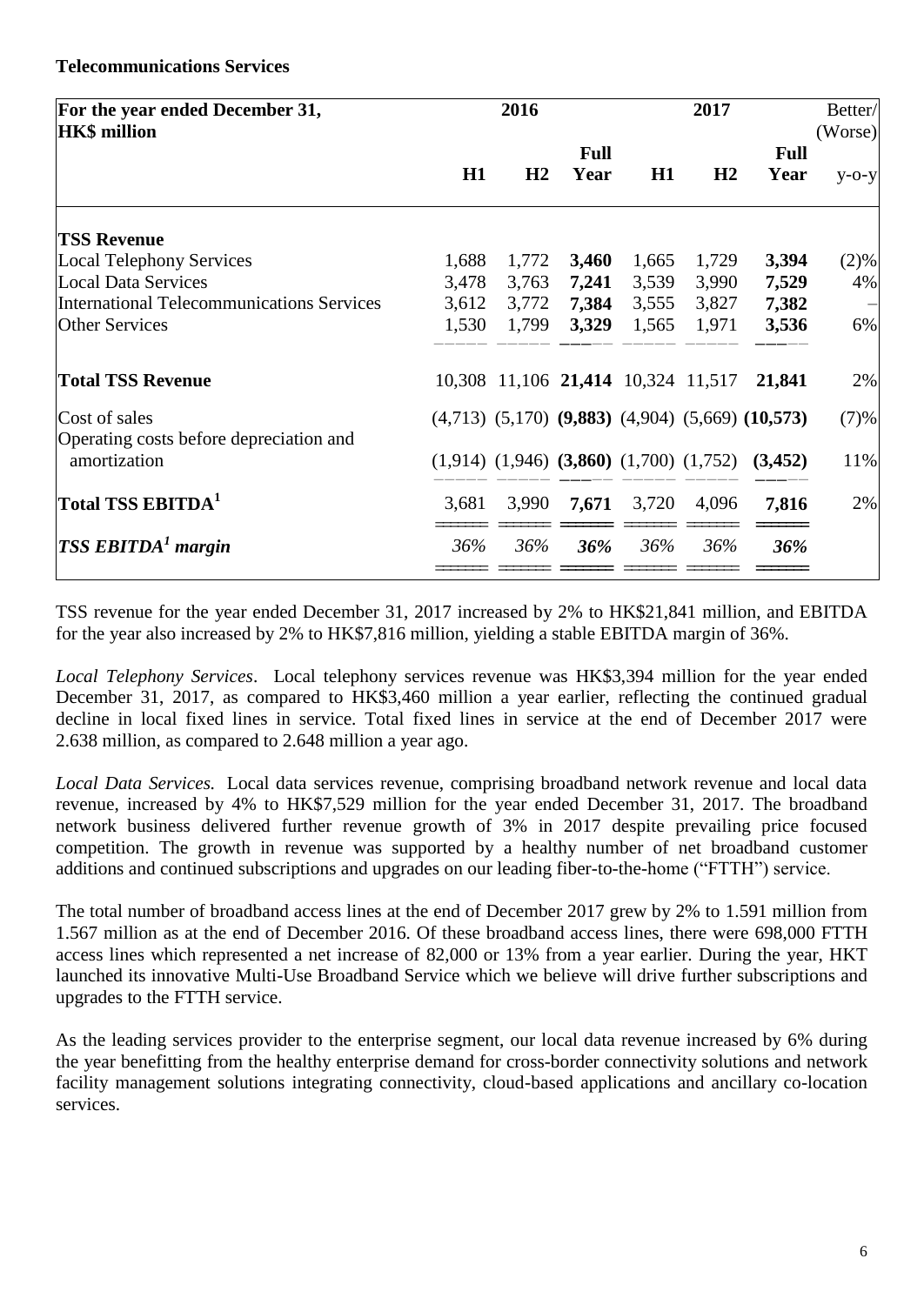#### **Telecommunications Services** *(Continued)*

*International Telecommunications Services.* International telecommunications services revenue for the year ended December 31, 2017 held steady at HK\$7,382 million, as compared to HK\$7,384 million a year earlier. Supported by the expanding reach of our global infrastructure, the international business is in the process of transforming to a comprehensive solutions provider to enterprise customers that integrates data connectivity and value added services such as unified communications and managed security under a simple self-ordering and auto-provisioning process, in order to offset the anticipated decline in the traditional wholesale voice business.

*Other Services.* Other services revenue primarily comprises revenue from the sales of network equipment and customer premises equipment ("CPE"), provision of technical and maintenance subcontracting services and contact centre services ("Teleservices"). Other services revenue for the year ended December 31, 2017 increased by 6% to HK\$3,536 million primarily due to increased sales of network equipment arising from the joint collaboration between HKT and PCCW Solutions to deliver network and infrastructure solutions to their enterprise customers. The increase was partially offset by the revenue slowdown in the Teleservices business due to temporary capacity rationalization in the mainland China contact centre market.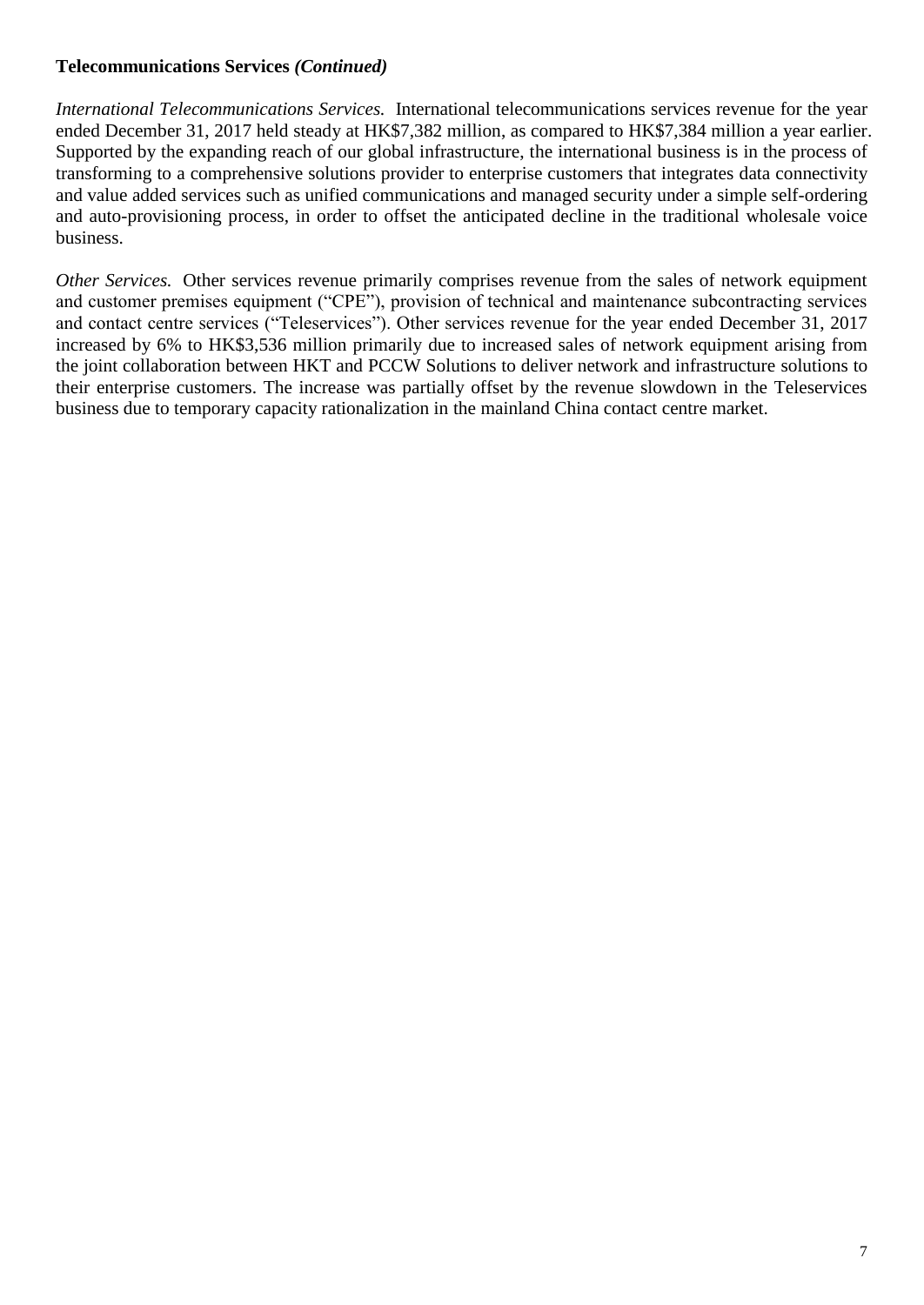#### **Mobile**

| For the year ended December 31,<br><b>HK\$</b> million |       | 2016   |                                 |                   | 2017  |                     | Better/<br>(Worse) |
|--------------------------------------------------------|-------|--------|---------------------------------|-------------------|-------|---------------------|--------------------|
|                                                        | H1    | H2     | <b>Full</b><br>Year             | H1                | H2    | <b>Full</b><br>Year | $y$ -o-y           |
|                                                        |       |        |                                 |                   |       |                     |                    |
| <b>Mobile Revenue</b>                                  |       |        |                                 |                   |       |                     |                    |
| <b>Mobile Services</b>                                 | 4,558 | 5,080  | 9,638                           | 4,587             | 5,071 | 9,658               |                    |
| <b>Handset Sales</b>                                   | 1,777 | 1,648  | 3,425                           | 1,027             | 1,333 | 2,360               | (31)%              |
| <b>Total Mobile Revenue</b>                            | 6,335 |        | 6,728 13,063 5,614 6,404 12,018 |                   |       |                     | $(8)\%$            |
| Mobile $EBITDA1$                                       |       |        |                                 |                   |       |                     |                    |
| <b>Mobile Services</b>                                 | 2,425 | 3,014  |                                 | 5,439 2,485 3,203 |       | 5,688               | 5%                 |
| <b>Handset Sales</b>                                   | 14    | 60     | 74                              | 19                | 50    | 69                  | (7)%               |
| Total Mobile EBITDA <sup>1</sup>                       | 2,439 | 3,074  | 5,513                           | 2,504             | 3,253 | 5,757               | 4%                 |
| Mobile $EBITDAT$ margin                                | 39%   | $46\%$ | 42%                             | 45%               | 51%   | 48%                 |                    |
| Mobile Services EBITDA <sup>1</sup> margin             | 53%   | 59%    | 56%                             | 54%               | 63%   | 59%                 |                    |
| Handset Sales EBITDA <sup>1</sup> margin               | $1\%$ | 4%     | $2\%$                           | $2\%$             | $4\%$ | 3%                  |                    |
|                                                        |       |        |                                 |                   |       |                     |                    |

Mobile services revenue for the year ended December 31, 2017 improved slightly to HK\$9,658 million, from HK\$9,638 million a year earlier. During the year, Mobile services revenue benefited from continued growth in the post-paid customer base, customers upgrading to our premium 1O1O service, as well as demand for greater mobile data. However, such growth was moderated by the continued decline in IDD and roaming revenue and severe price discounting in the market. For the year ended December 31, 2017, IDD and roaming revenue accounted for 13% of Mobile services revenue, as compared to 14% a year earlier.

As such, the post-paid exit average revenue per user ("ARPU") as at the end of December 2017 held firm at HK\$232, as compared to HK\$233 a year earlier.

As at December 31, 2017, the Mobile business had 3.217 million post-paid customers, an increase of 3% from a year earlier. The churn rate for post-paid customers also improved to 1.1% in 2017 from 1.3% a year earlier, reflecting the advantages of our multi-brand strategy, network supremacy and innovative service offerings such as The Club program.

During the year, the Mobile business witnessed an increase in the proportion of handset bundled plan subscriptions as customers took up our attractive offerings, which not only reduced the churn but also helped lift new customer acquisitions. The related customer acquisition and retention costs for the year were therefore higher.

Revenue from handset sales of HK\$2,360 million was recorded during the year, as compared to HK\$3,425 million a year earlier. This 31% decline reflects the continued elongation of the replacement cycle for mobile handsets.

Total Mobile EBITDA for the year increased by 4% to HK\$5,757 million, with the margin improving to 48% from 42% a year earlier partly due to a less significant dilution impact on the reduced contribution of handset sales revenue. More importantly, EBITDA for Mobile services increased by 5% to HK\$5,688 million, with the margin improving to 59% from 56% a year earlier due to the full year impact of the cost synergies from the integration of CSL Holdings Limited ("CSL") which was completed in 2016, in particular savings from cell site rental, third-party backhaul and call centre integration, as well as additional operational efficiencies achieved during the year.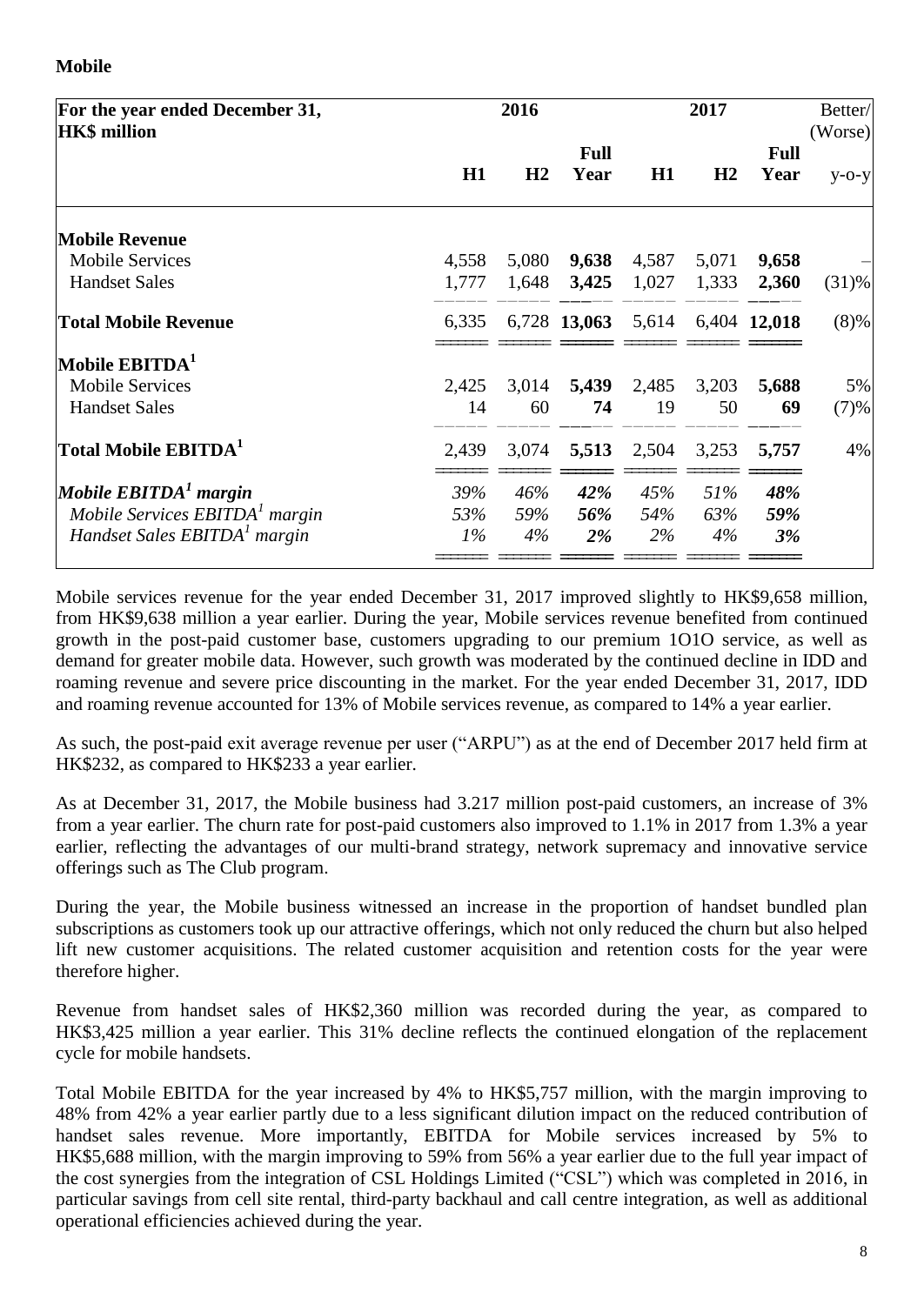#### **Other Businesses**

Other Businesses primarily comprises new business areas such as the Tap & Go mobile payment service and The Club program, and corporate support functions. Revenue from Other Businesses was HK\$249 million for the year ended December 31, 2017, as compared to HK\$237 million a year ago. As at December 31, 2017, The Club program had approximately 2.303 million activated members.

#### **Eliminations**

Eliminations were HK\$850 million for the year ended December 31, 2017, as compared to HK\$867 million a year ago. This reflects the continued collaboration amongst HKT's various business segments to take advantage of our capabilities in offering integrated products and services to retail and enterprise customers.

#### **Cost of Sales**

Cost of sales for the year ended December 31, 2017 decreased by 2% to HK\$14,161 million, reflecting lower Mobile handset sales during the year. Gross margin was steady at 57% during the year.

#### **General and Administrative Expenses**

For the year ended December 31, 2017, operating costs before depreciation, amortization, and gain/(loss) on disposal of property, plant and equipment and intangible assets, net, ("operating costs") improved by 9% to HK\$6,100 million as a result of the full year impact of the cost synergies from the CSL integration and sustained improvements in operating efficiencies in both the TSS and Mobile segments. Cost savings were successfully achieved in areas such as cell site rental, third-party backhaul, call centre integration, and publicity and promotion. Consequently, the operating costs to Mobile services revenue ratio for the Mobile business improved to 23.9% from 26.6% a year ago, while the operating costs to revenue ratio for the TSS business improved to 15.8% from 18.0% a year ago. Overall operating costs to revenue ratio, therefore, improved to 18.3% from 19.8% a year ago.

Depreciation expenses decreased by 4% as a result of the Group's periodic review of the useful lives of network assets, and amortization expenses also decreased by 2% as certain intangible assets arising from the CSL acquisition were fully amortized during the year. As a result, total depreciation and amortization expenses decreased by 2% to HK\$5,685 million for the year ended December 31, 2017.

General and administrative expenses, therefore, decreased by 6% to HK\$11,786 million for the year ended December 31, 2017.

## **EBITDA<sup>1</sup>**

As a result of the resilient performance in the TSS and Mobile businesses and the achievement of sustained operating efficiencies, overall EBITDA increased by 2% to HK\$12,997 million for the year ended December 31, 2017. The EBITDA margin improved to 39% from 37% a year ago.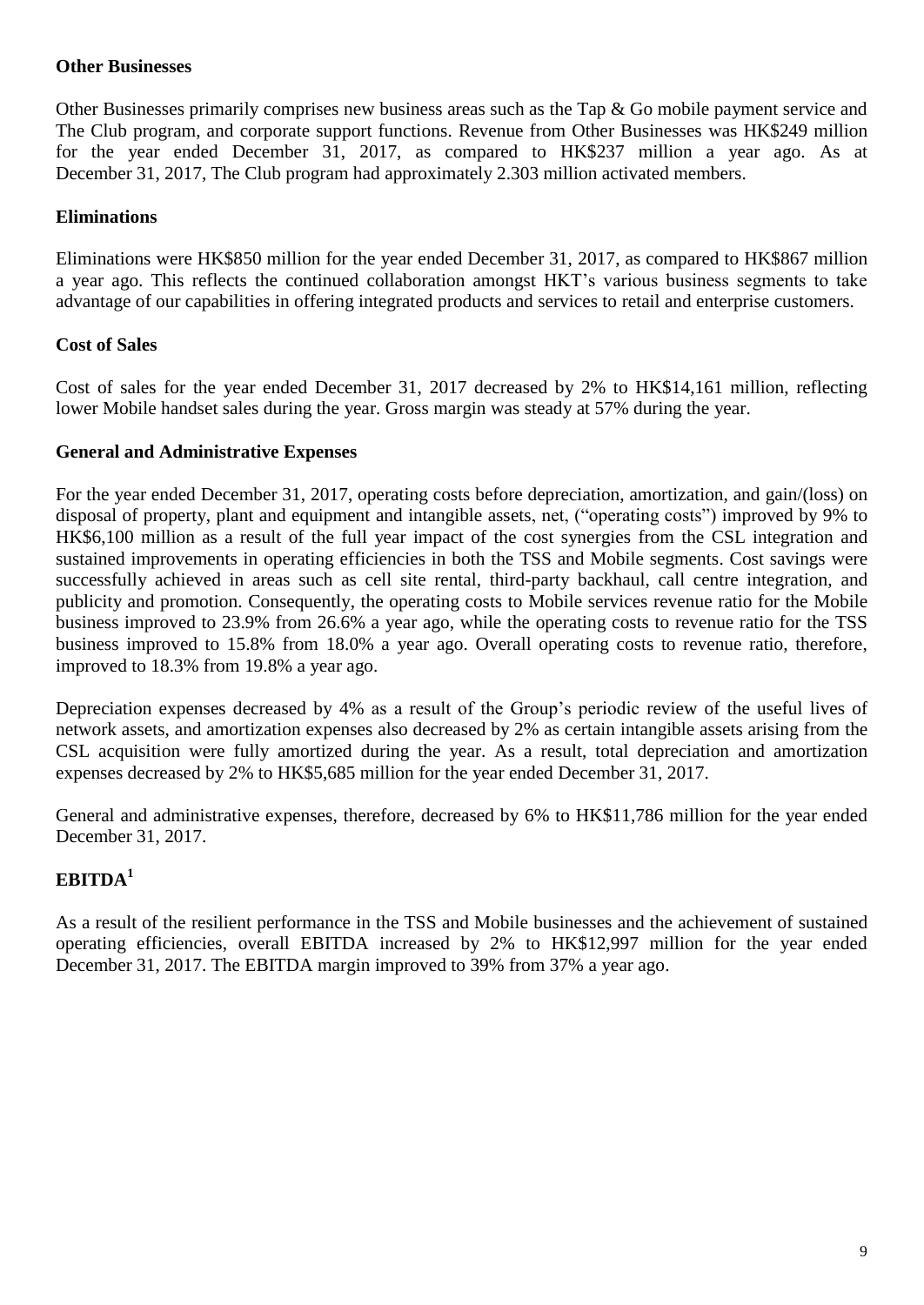#### **Finance Costs, Net**

Net finance costs for the year ended December 31, 2017 decreased by 3% to HK\$1,076 million from HK\$1,107 million a year ago, reflecting the recognition of certain hedging gains during the year which were partially offset by an increase in finance costs as a result of the increase in gross debt.

The average cost of debt increased to 2.6% during the year, as compared to 2.5% a year ago as a result of the increased proportion of fixed rated borrowings.

#### **Income Tax**

Income tax expense for the year ended December 31, 2017 was HK\$971 million, as compared to HK\$771 million a year ago, representing an effective tax rate of 16.0% for the year versus an effective tax rate of 13.5% a year ago. The increase in the income tax expense is due to the increase in taxable profits, the full utilization of the tax loss of a company in 2016 resulting from the CSL integration and a one-time noncash charge due to a reassessment of deferred income tax assets associated with the enactment of the 2017 tax reform legislation in the United States.

#### **Non-controlling Interests**

Non-controlling interests of HK\$12 million (2016: HK\$38 million) primarily comprised the net profit attributable to the minority shareholders of Sun Mobile Limited.

#### **Profit Attributable to Holders of Share Stapled Units/Shares of the Company**

Profit attributable to holders of Share Stapled Units/shares of the Company for the year ended December 31, 2017 increased by 4% to HK\$5,097 million (2016: HK\$4,889 million).

#### **LIQUIDITY AND CAPITAL RESOURCES**

The Group actively and regularly reviews and manages its capital structure to maintain a balance between shareholder return and a sound capital position. Adjustments are made, when necessary, to maintain an optimal capital structure in light of changes in economic conditions and to reduce the cost of capital.

HKT's gross debt<sup>5</sup> was HK\$39,338 million as at December 31, 2017 (December 31, 2016: HK\$38,798 million). Cash and short-term deposits totaled HK\$3,667 million as at December 31, 2017 (December 31, 2016: HK\$3,332 million). HKT's gross debt<sup>5</sup> to total assets was 41% as at December 31, 2017 (December 31, 2016: 42%).

As at December 31, 2017, HKT had ample liquidity as evidenced by committed banking facilities totaling HK\$27,381 million, of which HK\$5,698 million remained undrawn.

#### **CREDIT RATINGS OF HONG KONG TELECOMMUNICATIONS (HKT) LIMITED**

As at December 31, 2017, Hong Kong Telecommunications (HKT) Limited, an indirect wholly-owned subsidiary of the Company, had investment grade ratings with Moody's Investors Service (Baa2) and Standard & Poor's Ratings Services (BBB).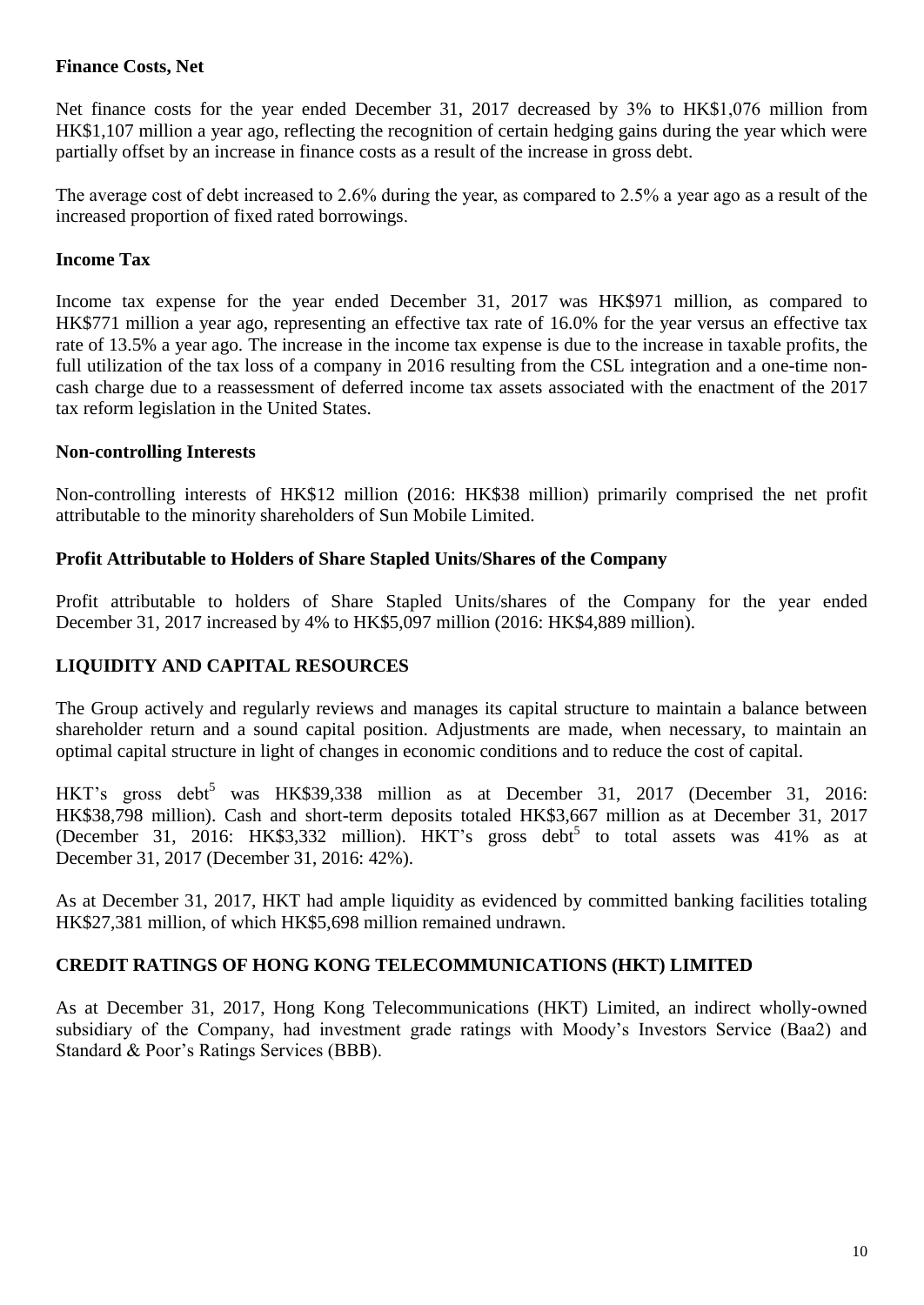#### **CAPITAL EXPENDITURE<sup>6</sup>**

Capital expenditure including capitalized interest for the year ended December 31, 2017 was HK\$2,655 million (2016: HK\$2,878 million). Capital expenditure relative to revenue was 8.0% for the year ended December 31, 2017 (2016: 8.5%). Capital expenditures for the Mobile segment declined following the completion of the CSL integration in 2016, while capital expenditure for the TSS segment grew to meet the continued demand for fiber broadband connectivity and Internet of Things ("IoT") related services, customized solutions for enterprises and continued submarine cable investments.

HKT will continue to invest in its delivery platforms and networks taking into account the prevailing market conditions and using assessment criteria including internal rate of return, net present value and payback period.

#### **HEDGING**

Market risk arises from foreign currency and interest rate exposure related to investments and borrowings. As a matter of policy, HKT continues to manage the market risk directly relating to its operations and financing and does not undertake any speculative derivative trading activities. The Finance and Management Committee, a sub-committee of the Executive Committee of the board of directors of the Company, determines appropriate risk management activities with the aim of prudently managing the market risk associated with transactions undertaken in the normal course of the Group's business. All treasury risk management activities are carried out in accordance with the policies and guidelines, approved by the Finance and Management Committee, which are reviewed on a regular basis.

More than three quarters of HKT's consolidated revenue and costs are denominated in Hong Kong dollars. For those operations with revenues denominated in foreign currencies, the related costs and expenses are usually denominated in the same foreign currencies and hence provide a natural hedge against each other. Therefore, the Group is not exposed to significant foreign currency fluctuation risk from operations.

As for financing, a significant portion of HKT's debt is denominated in foreign currencies including United States dollars. Accordingly, HKT has entered into forward and swap contracts in order to manage its exposure to adverse fluctuations in foreign currency exchange rates and interest rates. These instruments are executed with creditworthy financial institutions. As at December 31, 2017, all forward and swap contracts were designated as cash flow hedges for the related borrowings of the Company.

As a result, HKT's operational and financial risks are considered minimal.

#### **CHARGE ON ASSETS**

As at December 31, 2017, no assets of the Group (2016: nil) were pledged to secure loans and banking facilities of HKT.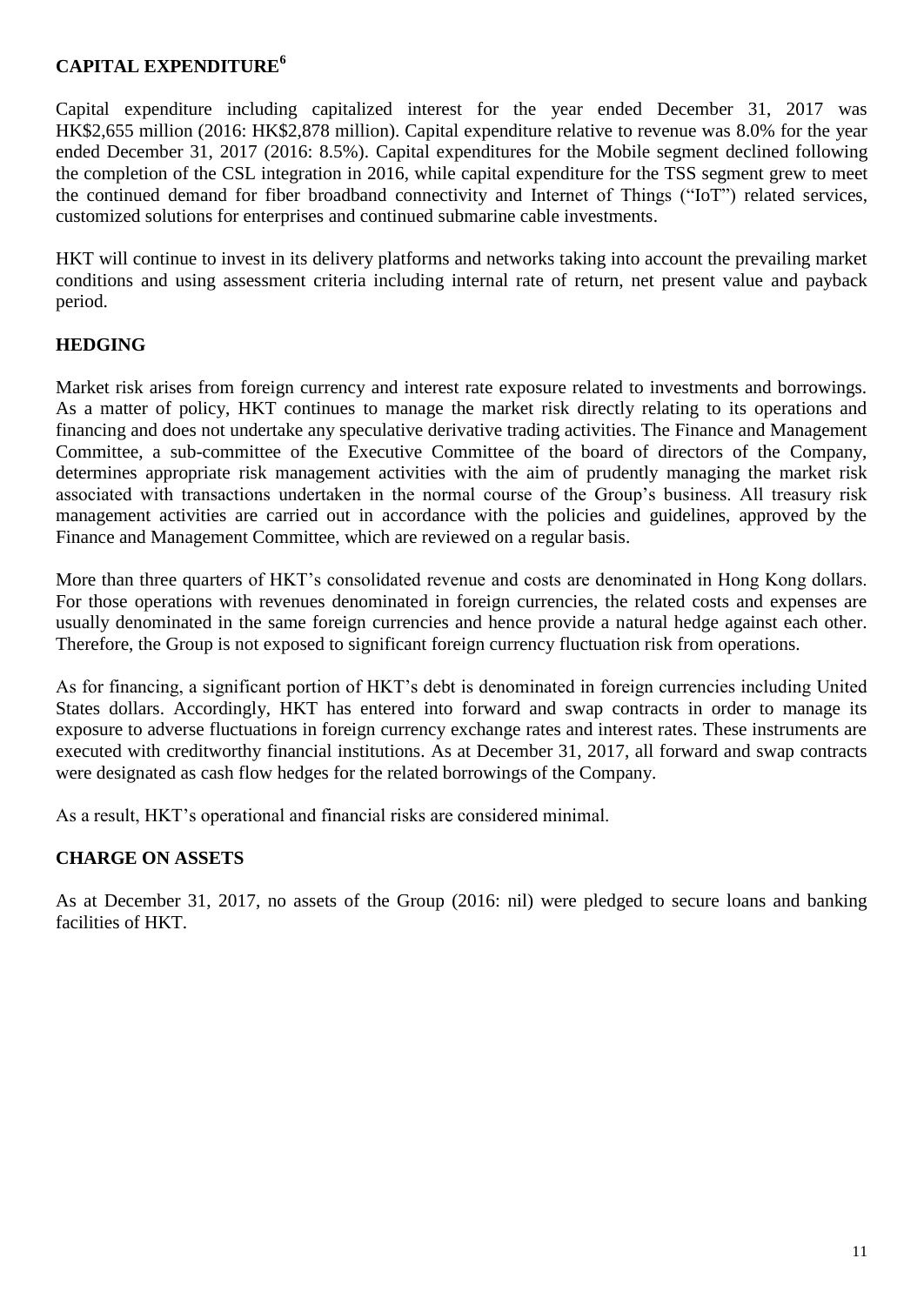#### **CONTINGENT LIABILITIES**

| As at December 31,<br><b>HK\$</b> million | 2016 | 2017 |
|-------------------------------------------|------|------|
| Performance guarantees                    | 513  | 237  |
| Others                                    | 57   | 64   |
|                                           | 570  | 301  |

The Group is subject to certain corporate guarantee obligations to guarantee performance of the Company's subsidiaries in the normal course of their businesses. The amount of liabilities arising from such obligations, if any, cannot be ascertained but the directors of the Company are of the opinion that any resulting liability would not materially affect the financial position of the Group.

#### **HUMAN RESOURCES**

HKT had over 17,600 employees as at December 31, 2017 (2016: 18,900) located in 43 countries and cities. About 62% of these employees work in Hong Kong and the others are based mainly in mainland China, the United States and the Philippines. HKT has established performance based bonus and incentive schemes designed to motivate and reward employees at all levels to achieve business performance targets. Payment of performance bonuses is generally based on achievement of revenue, EBITDA and free cash flow targets for HKT as a whole and for each of the individual business units and performance ratings of employees.

#### **FINAL DIVIDEND/DISTRIBUTION**

The board of directors of the Trustee-Manager has recommended the payment of a final distribution by the HKT Trust in respect of the Share Stapled Units, of 36.75 HK cents per Share Stapled Unit (after deduction of any operating expenses permissible under the trust deed dated November 7, 2011 constituting the HKT Trust (the "Trust Deed")), in respect of the year ended December 31, 2017 (and in order to enable the HKT Trust to pay that distribution, the board of directors of the Company has recommended the payment of a final dividend in respect of the ordinary shares in the Company held by the Trustee-Manager, of 36.75 HK cents per ordinary share, in respect of the same period), subject to the approval of unitholders of the HKT Trust and of shareholders of the Company at the forthcoming annual general meeting of unitholders of the HKT Trust and of shareholders of the Company to be held on a combined basis as a single meeting characterized as an annual general meeting of registered holders of Share Stapled Units ("AGM"). An interim distribution/dividend of 28.12 HK cents per Share Stapled Unit/ordinary share of the Company for the six months ended June 30, 2017 was paid to holders of Share Stapled Units/shareholder of the Company in September 2017.

The board of directors of the Trustee-Manager has confirmed, in accordance with the Trust Deed, that (i) the auditor of the Group has performed limited assurance procedures in accordance with Hong Kong Standard on Assurance Engagements 3000 (Revised) "Assurance Engagements Other Than Audits or Reviews of Historical Financial Information" issued by the Hong Kong Institute of Certified Public Accountants to review and verify the Trustee-Manager's calculation of the above distribution entitlement per Share Stapled Unit and (ii) having made all reasonable enquiries, immediately after making the above distribution to the registered unitholders of the HKT Trust, the Trustee-Manager will be able to fulfill, from the Trust Property (as defined in the Trust Deed), the liabilities of the HKT Trust as they fall due.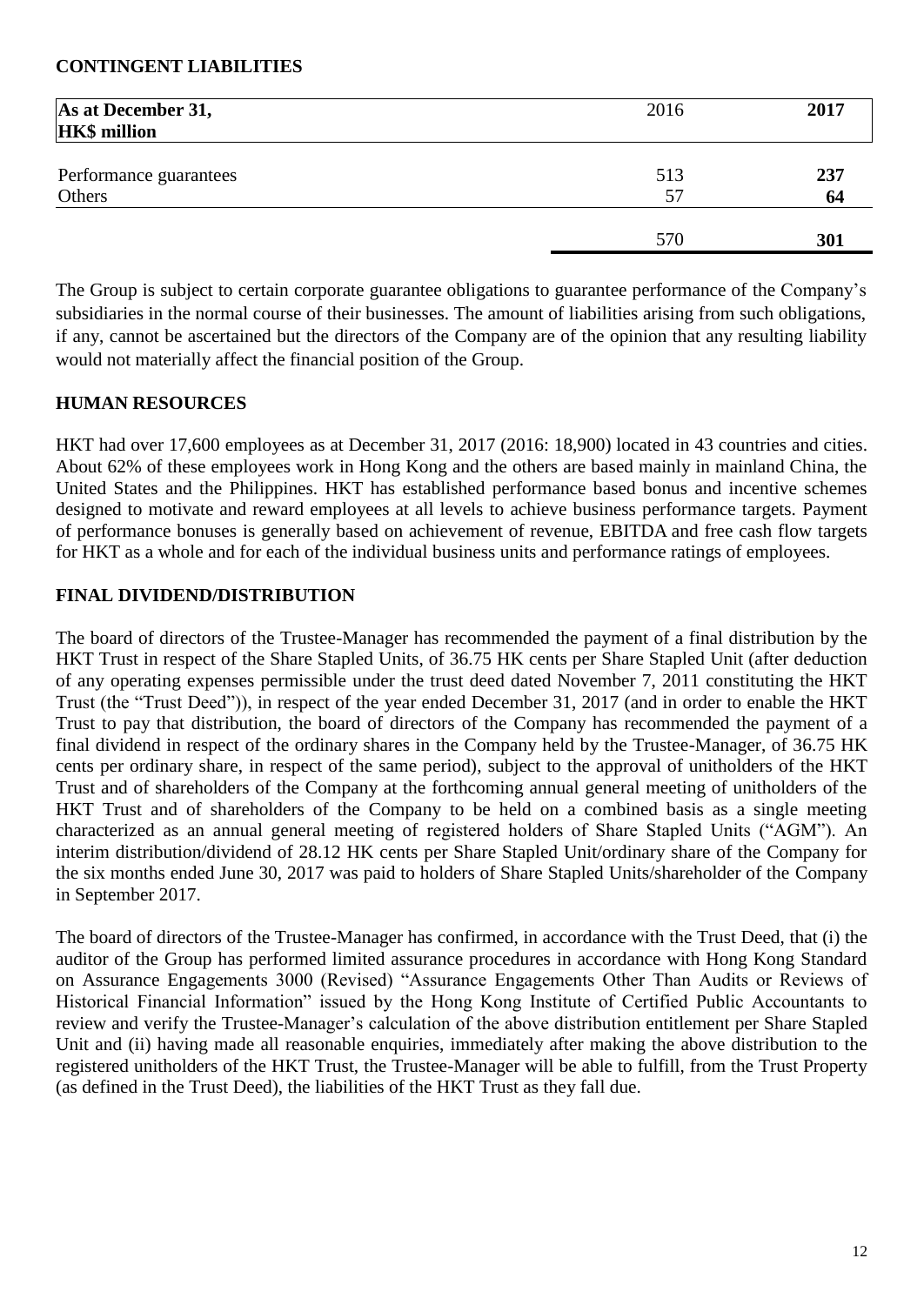#### **CLOSURE OF BOOKS**

The record date for the proposed final distribution will be Thursday, May 17, 2018. The register of registered holders of Share Stapled Units, the register of holders of units, the principal and Hong Kong branch registers of members of the Company and the register of beneficial interests as maintained by the Trustee-Manager and the Company in accordance with the provisions of the Trust Deed will all be closed from Wednesday, May 16, 2018 to Thursday, May 17, 2018 (both days inclusive), in order to determine entitlements to the proposed final distribution. During such period, no transfer of Share Stapled Units will be effected. In order to qualify for the proposed final distribution, all transfers of Share Stapled Units accompanied by the relevant certificates in respect of the Share Stapled Units must be lodged with the Share Stapled Units Registrar, Computershare Hong Kong Investor Services Limited, Transfer Office, Shops 1712-1716, 17th Floor, Hopewell Centre, 183 Queen's Road East, Wan Chai, Hong Kong (the "Share Stapled Units Registrar"), for registration no later than 4:30 p.m. on Tuesday, May 15, 2018. Subject to the approval of holders of Share Stapled Units at the AGM, distribution warrants will be despatched to holders of Share Stapled Units on or around Thursday, May 31, 2018.

#### **RECORD DATE FOR DETERMINING ELIGIBILITY TO ATTEND AND VOTE AT THE AGM**

The record date for determining the entitlement of the holders of Share Stapled Units to attend and vote at the AGM, which is to be held on Thursday, May 10, 2018, will be Friday, May 4, 2018. All transfers of Share Stapled Units accompanied by the relevant certificates in respect of the Share Stapled Units must be lodged with the Share Stapled Units Registrar for registration no later than 4:30 p.m. on Friday, May 4, 2018.

#### **PURCHASE, SALE OR REDEMPTION OF LISTED SECURITIES**

Under the Trust Deed and for so long as the Trust Deed remains in effect, the Share Stapled Units cannot be repurchased or redeemed by the HKT Trust and the Company unless and until specific regulations which expressly permit repurchase or redemption are introduced by the Securities and Futures Commission. Therefore, the holders of Share Stapled Units have no right to request the Trustee-Manager to repurchase or redeem their Share Stapled Units, and the HKT Trust and the Company are not allowed to repurchase their own Share Stapled Units.

During the year ended December 31, 2017, none of the HKT Trust (including the Trustee-Manager), the Company or the Company's subsidiaries purchased, sold or redeemed any Share Stapled Units.

#### **AUDIT COMMITTEE**

The Trustee-Manager's Audit Committee and the Company's Audit Committee have reviewed the accounting policies adopted by the Group and the Trustee-Manager, the audited consolidated financial statements of the HKT Trust and HKT Limited for the year ended December 31, 2017 and the audited financial statements of the Trustee-Manager for the same period.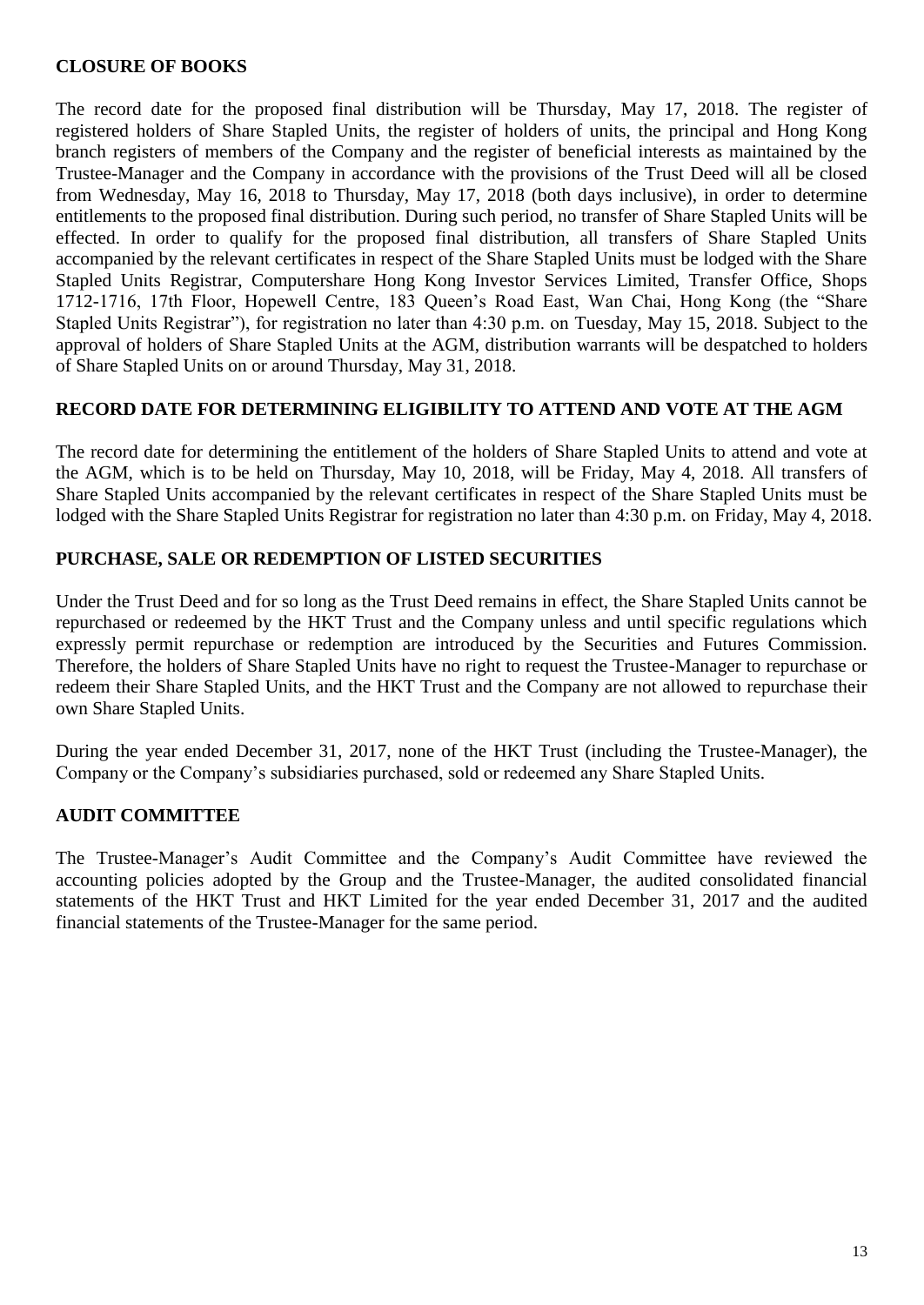#### **CORPORATE GOVERNANCE CODE**

The HKT Trust, the Trustee-Manager and the Company are committed to maintaining a high standard of corporate governance, the principles of which serve to uphold a high standard of ethics, transparency, responsibility and integrity in all aspects of their businesses, and to ensure that their affairs are conducted in accordance with applicable laws and regulations.

The HKT Trust and the Company have applied the principles, and complied with all relevant code provisions of the Corporate Governance Code (the "CG Code") in each case as set out in Appendix 14 to the Rules Governing the Listing of Securities on The Stock Exchange of Hong Kong Limited during the year ended December 31, 2017, save and except for the code provisions set out below. The requirement to establish a separate Remuneration Committee with written terms of reference for the Trustee-Manager under the code provision B.1.2 of the CG Code is not relevant to the Trustee-Manager as its directors are not entitled to any remuneration under the Trust Deed, and therefore has not been complied with. In addition, given the unique circumstances of the HKT Trust i.e., the fact that the Trust Deed requires that the directors of the Company and the directors of the Trustee-Manager must always be the same individuals, the establishment of a separate Nomination Committee for the Trustee-Manager as required by code provision A.5.1 of the CG Code is not relevant to the Trustee-Manager, and therefore has not been complied with.

#### **PUBLICATION OF RESULTS ANNOUNCEMENT AND ANNUAL REPORT**

This announcement is published on the websites of the Company [\(www.hkt.com/ir\)](http://www.hkt.com/ir) and Hong Kong Exchanges and Clearing Limited [\(www.hkexnews.hk\)](http://www.hkexnews.hk/). The 2017 annual report will be despatched to holders of Share Stapled Units and available on the above websites in due course.

> By order of the boards of **HKT Management Limited** and **HKT Limited Bernadette M. Lomas** *Group General Counsel and Company Secretary*

Hong Kong, February 6, 2018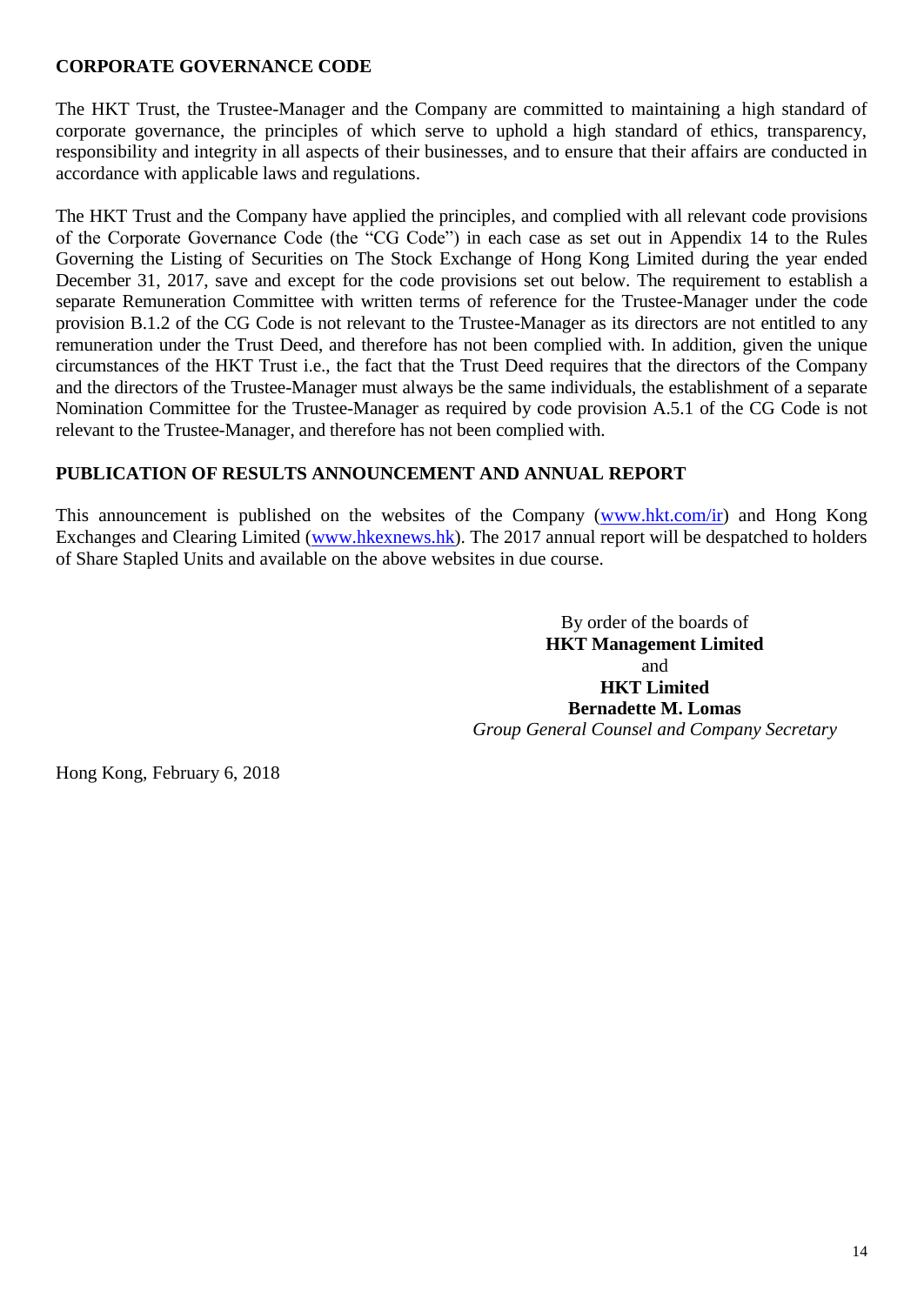## **AUDITED CONSOLIDATED INCOME STATEMENT OF HKT TRUST AND OF HKT LIMITED**

For the year ended December 31, 2017

(In HK\$ million except for earnings per Share Stapled Unit/share of the Company)

|                                                                                                       | Note(s)        | 2016        | 2017        |
|-------------------------------------------------------------------------------------------------------|----------------|-------------|-------------|
| Revenue                                                                                               | $\overline{2}$ | 33,847      | 33,258      |
| Cost of sales                                                                                         |                | (14, 445)   | (14, 161)   |
| General and administrative expenses                                                                   |                | (12, 523)   | (11,786)    |
| Other losses, net                                                                                     | 3              | (51)        | (145)       |
| Finance costs, net                                                                                    |                | (1,107)     | (1,076)     |
| Share of results of joint ventures                                                                    |                | (10)        |             |
| Share of results of associates                                                                        |                | (13)        | (12)        |
| Profit before income tax                                                                              | 2, 4           | 5,698       | 6,080       |
| Income tax                                                                                            | 5              | (771)       | (971)       |
| Profit for the year                                                                                   |                | 4,927       | 5,109       |
| Attributable to:<br>Holders of Share Stapled Units/shares of the Company<br>Non-controlling interests |                | 4,889<br>38 | 5,097<br>12 |
| Profit for the year                                                                                   |                | 4,927       | 5,109       |
| Earnings per Share Stapled Unit/share of the Company                                                  |                |             |             |
| <b>Basic</b>                                                                                          | 7              | 64.62 cents | 67.34 cents |
| Diluted                                                                                               | 7              | 64.58 cents | 67.31 cents |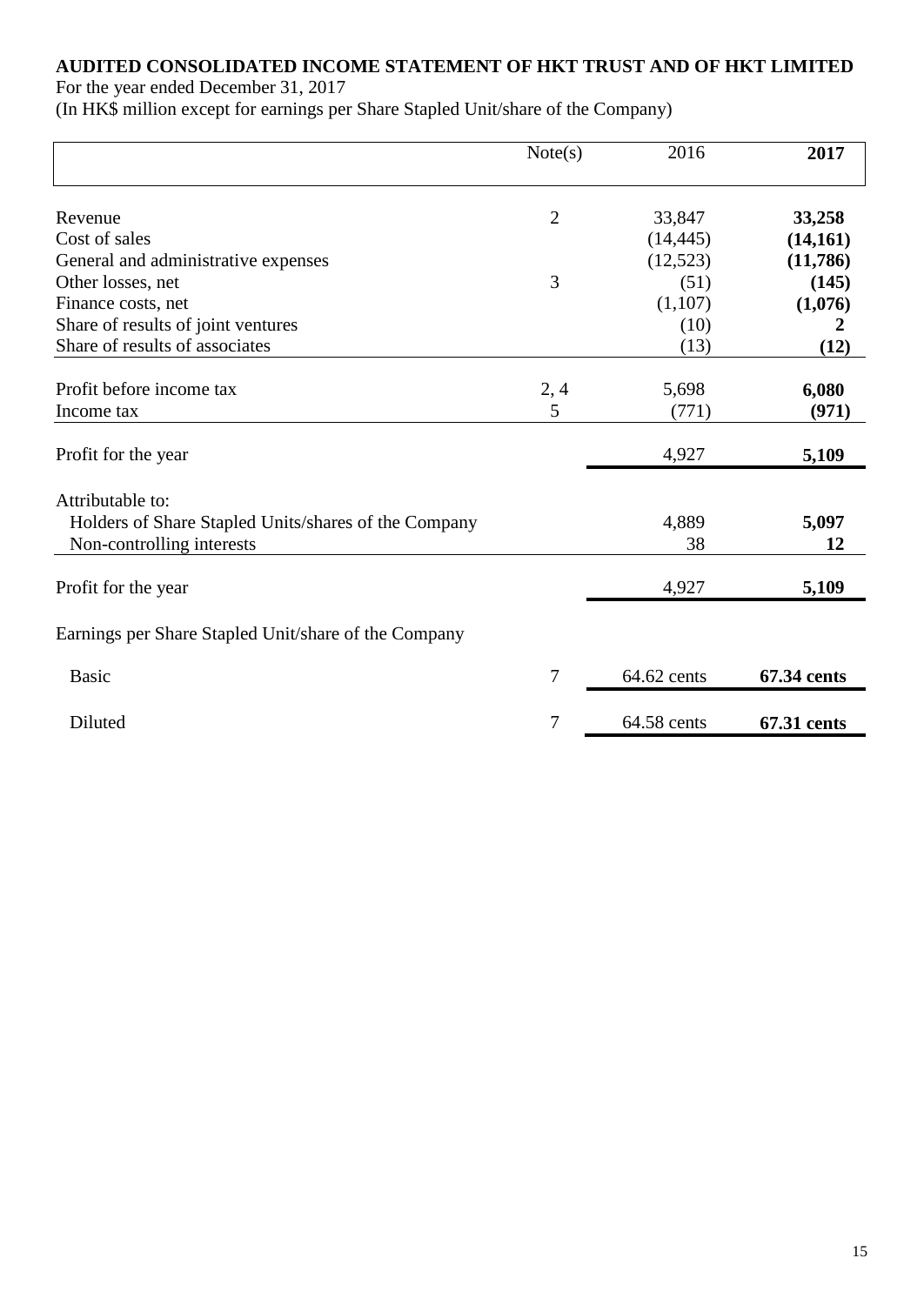#### **AUDITED CONSOLIDATED STATEMENT OF COMPREHENSIVE INCOME OF HKT TRUST AND OF HKT LIMITED**

For the year ended December 31, 2017 (In HK\$ million)

| 2016  | 2017  |
|-------|-------|
| 4,927 | 5,109 |
|       |       |
| (92)  | 180   |
| (2)   |       |
| 49    |       |
| 711   | (280) |
| 48    | (332) |
| 714   | (432) |
| 5,641 | 4,677 |
|       |       |
| 5,603 | 4,665 |
| 38    | 12    |
| 5,641 | 4,677 |
|       |       |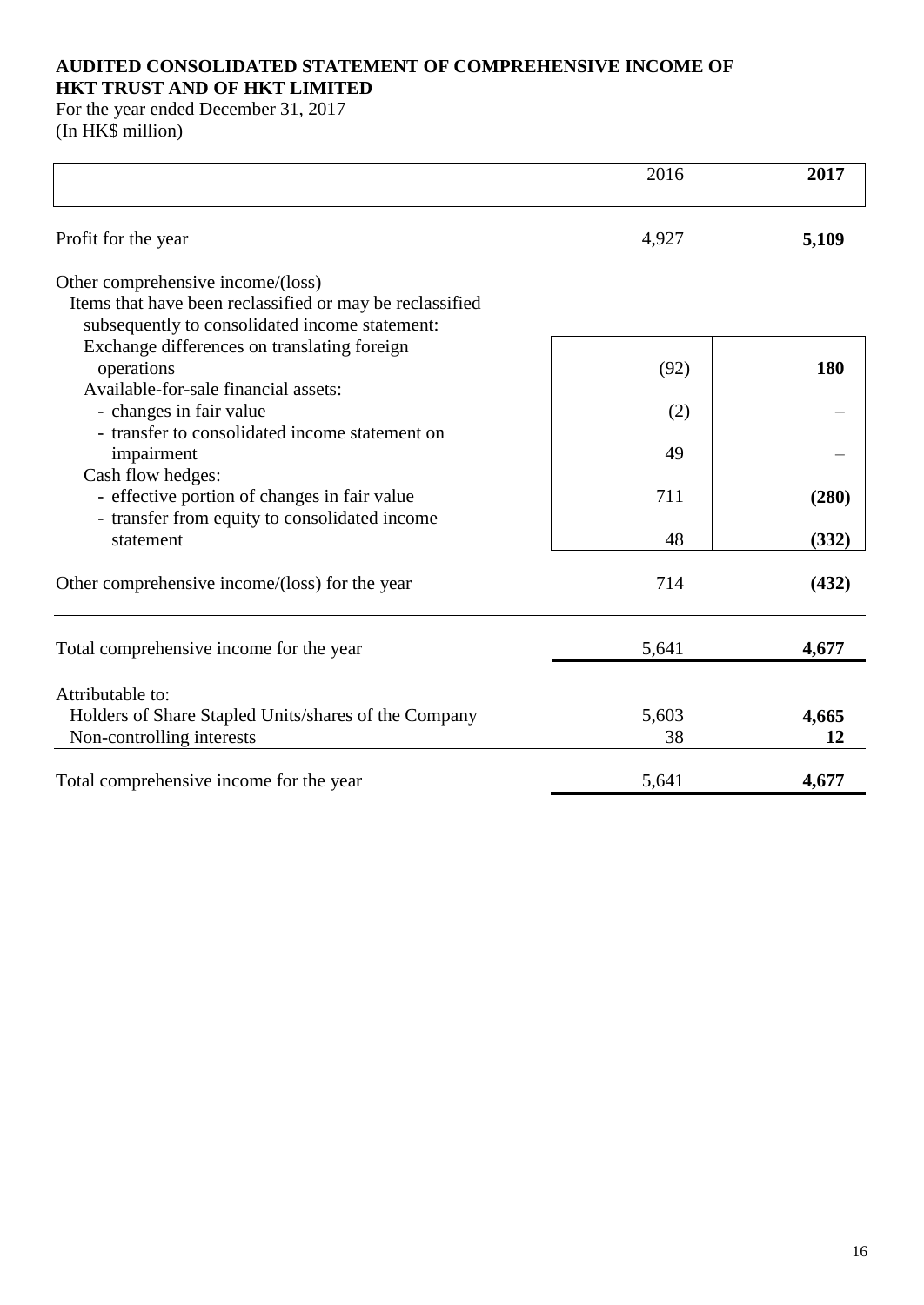#### **AUDITED CONSOLIDATED STATEMENT OF FINANCIAL POSITION OF HKT TRUST AND OF HKT LIMITED**

As at December 31, 2017 (In HK\$ million)

|                                                       | Note(s) | 2016   | 2017   |
|-------------------------------------------------------|---------|--------|--------|
| <b>ASSETS AND LIABILITIES</b>                         |         |        |        |
| <b>Non-current assets</b>                             |         |        |        |
| Property, plant and equipment                         |         | 18,019 | 19,386 |
| Interests in leasehold land                           |         | 253    | 240    |
| Goodwill                                              |         | 49,787 | 49,814 |
| Intangible assets                                     |         | 10,695 | 10,895 |
| Interests in joint ventures                           |         | 725    | 720    |
| Interests in associates                               |         | 130    |        |
| Available-for-sale financial assets                   |         | 77     | 77     |
| Derivative financial instruments                      |         | 277    | 223    |
| Financial assets at fair value through profit or loss |         | 31     | 20     |
| Deferred income tax assets                            |         | 317    | 466    |
| Other non-current assets                              |         | 610    | 692    |
|                                                       |         | 80,921 | 82,533 |
| <b>Current assets</b>                                 |         |        |        |
| Prepayments, deposits and other current assets        |         | 5,226  | 5,484  |
| Inventories                                           |         | 707    | 749    |
| Trade receivables, net                                | 8       | 3,035  | 2,787  |
| Amounts due from related companies                    |         | 96     | 77     |
| Financial assets at fair value through profit or loss |         | 13     | 17     |
| Restricted cash                                       |         | 36     | 51     |
| Short-term deposits                                   |         | 450    | 450    |
| Cash and cash equivalents                             |         | 2,882  | 3,217  |
|                                                       |         | 12,445 | 12,832 |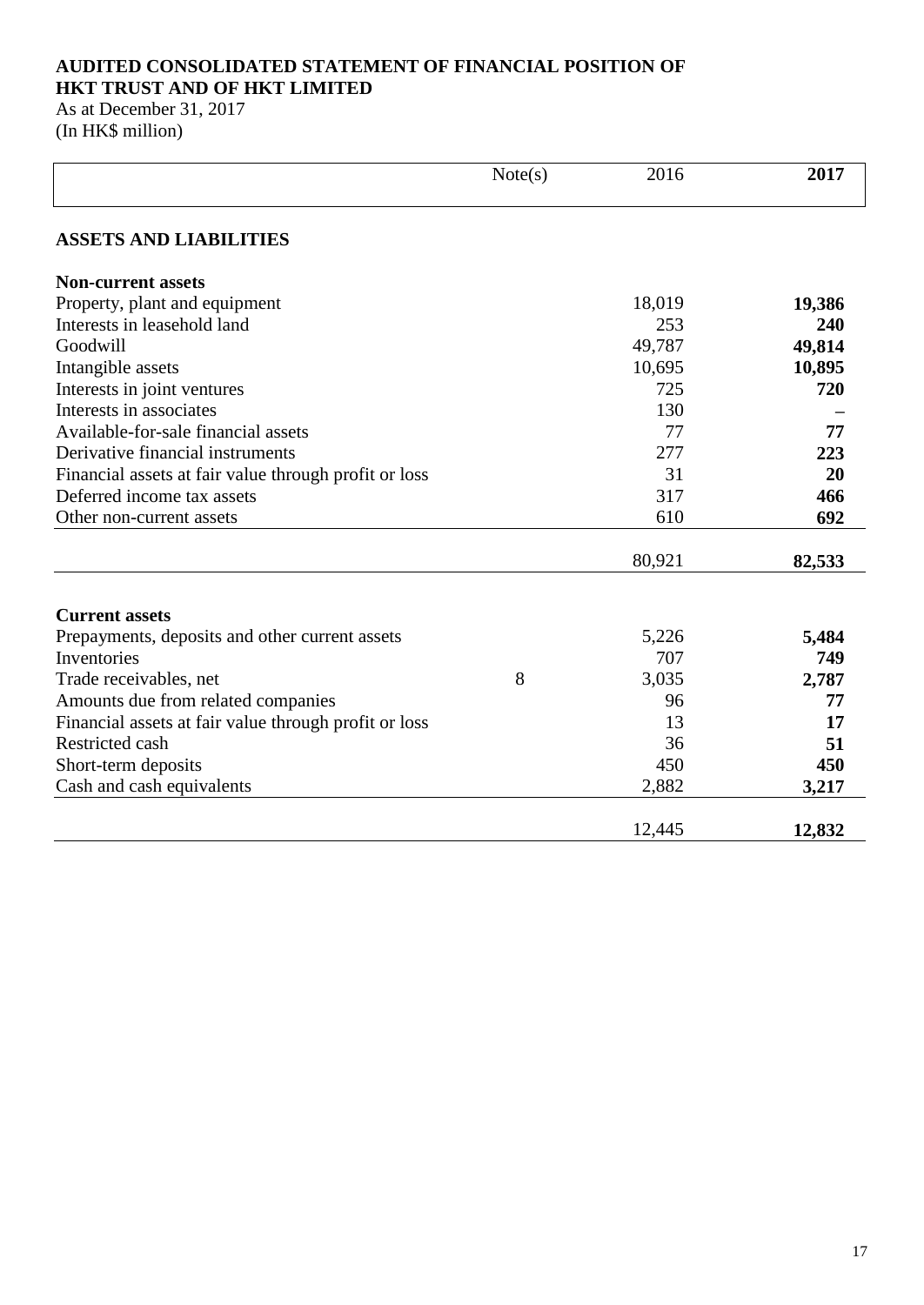#### **AUDITED CONSOLIDATED STATEMENT OF FINANCIAL POSITION OF HKT TRUST AND OF HKT LIMITED (CONTINUED)**

As at December 31, 2017 (In HK\$ million)

|                                                        | Note(s) | 2016      | 2017      |
|--------------------------------------------------------|---------|-----------|-----------|
| <b>Current liabilities</b>                             |         |           |           |
| Trade payables                                         | 9       | (2, 474)  | (1,874)   |
| Accruals and other payables                            |         | (5,019)   | (5,183)   |
| Carrier licence fee liabilities                        |         | (173)     | (173)     |
| Amount due to a related company                        |         | (37)      |           |
| Amounts due to fellow subsidiaries                     |         | (465)     | (969)     |
| Advances from customers                                |         | (2,126)   | (2,326)   |
| Current income tax liabilities                         |         | (1,008)   | (1, 138)  |
|                                                        |         | (11,302)  | (11, 663) |
| <b>Non-current liabilities</b>                         |         |           |           |
| Long-term borrowings                                   |         | (38, 193) | (39, 146) |
| Derivative financial instruments                       |         | (14)      | (150)     |
| Deferred income tax liabilities                        |         | (2,713)   | (2,989)   |
| Deferred income                                        |         | (1,021)   | (1,307)   |
| Carrier licence fee liabilities                        |         | (544)     | (455)     |
| Other long-term liabilities                            |         | (420)     | (596)     |
|                                                        |         | (42,905)  | (44, 643) |
| <b>Net assets</b>                                      |         | 39,159    | 39,059    |
| <b>CAPITAL AND RESERVES</b>                            |         |           |           |
| Share capital                                          |         | 8         | 8         |
| Reserves                                               |         | 39,088    | 39,011    |
| <b>Equity attributable to holders of Share Stapled</b> |         |           |           |
| <b>Units/shares of the Company</b>                     |         | 39,096    | 39,019    |
| Non-controlling interests                              |         | 63        | 40        |
| <b>Total equity</b>                                    |         | 39,159    | 39,059    |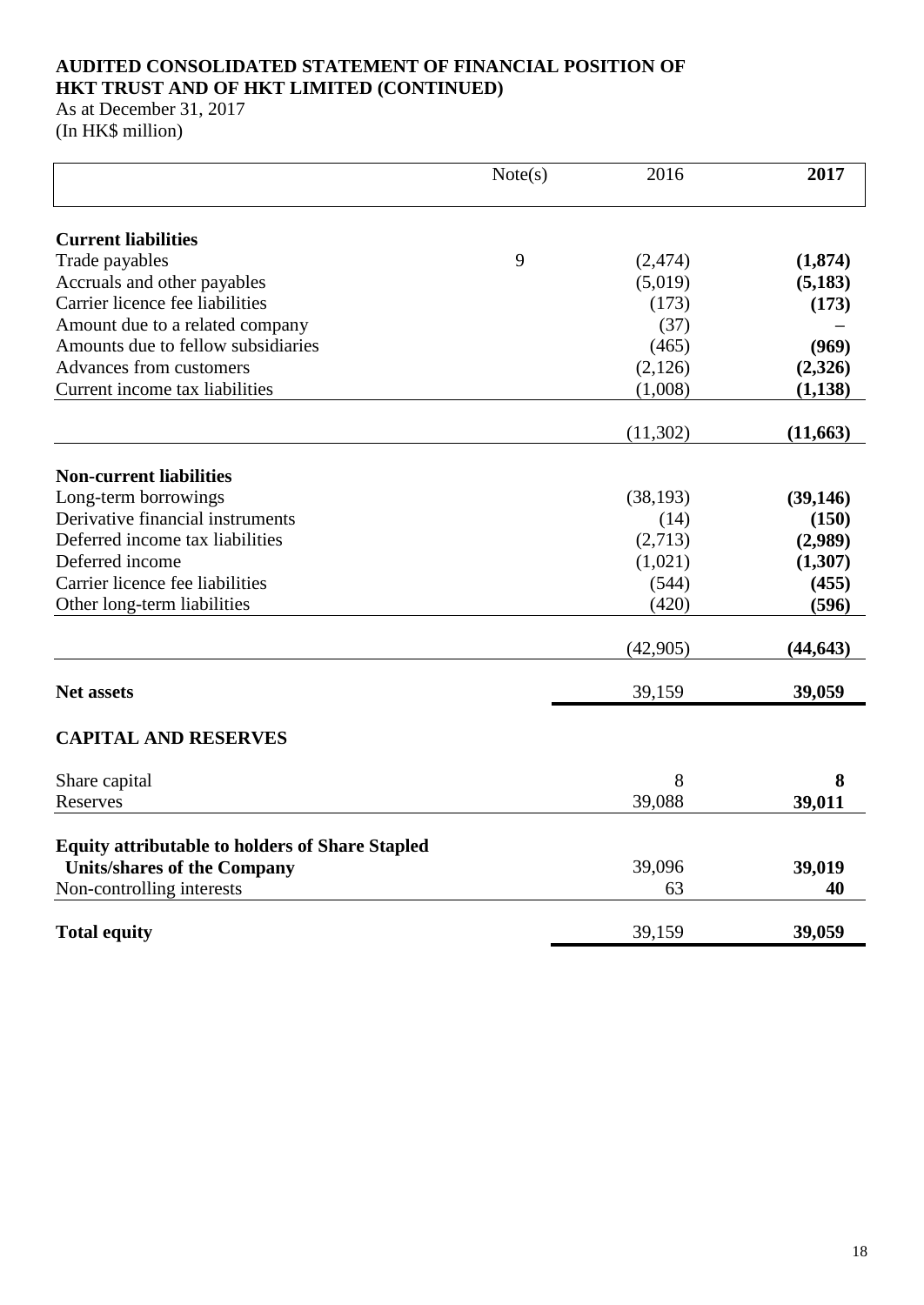#### **NOTES**

#### **1. BASIS OF PREPARATION**

In accordance with the trust deed, HKT Trust (the "HKT Trust") and HKT Limited are each required to prepare their own sets of financial statements on a consolidated basis. The HKT Trust consolidated financial statements for the year ended December 31, 2017 comprise the consolidated financial statements of the HKT Trust, HKT Limited (or the "Company") and its subsidiaries (together the "Group"), and the Group's interests in associates and joint ventures. The HKT Limited consolidated financial statements for the year ended December 31, 2017 comprise the consolidated financial statements of HKT Limited and its subsidiaries (together the "HKT Limited Group") and the HKT Limited Group's interests in associates and joint ventures, and the Company's statement of financial position.

The HKT Trust controls HKT Limited and the sole activity of the HKT Trust during the year ended December 31, 2017 was investing in HKT Limited. Therefore, the consolidated results and financial position that would be presented in the consolidated financial statements of the HKT Trust are identical to the consolidated financial results and financial position of HKT Limited with the only differences being disclosures of capital of HKT Limited. The directors of the Trustee-Manager and the directors of the Company believe therefore that it is clearer to present the consolidated financial statements of the HKT Trust and the HKT Limited together. The consolidated financial statements of the HKT Trust and the consolidated financial statements of HKT Limited are presented together to the extent they are identical and are hereinafter referred to as the "HKT Trust and HKT Limited consolidated financial statements".

The consolidated income statements, consolidated statements of comprehensive income, consolidated statements of financial position, consolidated statements of changes in equity, consolidated statements of cash flows, significant accounting policies and the related explanatory information are common to the HKT Trust and the Company.

The Group and the HKT Limited Group are referred to as the "Groups".

The HKT Trust and HKT Limited consolidated financial statements have been prepared in accordance with all applicable Hong Kong Financial Reporting Standards, which is a collective term for all individual Hong Kong Financial Reporting Standards ("HKFRSs"), Hong Kong Accounting Standards ("HKASs") and Interpretations ("Ints") issued by the Hong Kong Institute of Certified Public Accountants ("HKICPA"), accounting principles generally accepted in Hong Kong and the disclosure requirements of the Hong Kong Companies Ordinance (Cap. 622).

The following new and amended Hong Kong Financial Reporting Standards are mandatory for the first time for the financial year beginning January 1, 2017, but have no material effect on the Groups' results and financial position for the current and prior accounting periods.

- HKAS 7 (Amendment), Statement of Cash Flows.
- HKAS 12 (Amendment), Income Taxes.
- Annual Improvements to HKFRSs 2014-2016 Cycle published in March 2017 by HKICPA.

The Groups have not adopted any amendments and new or amended standards that are not yet effective for the current accounting period.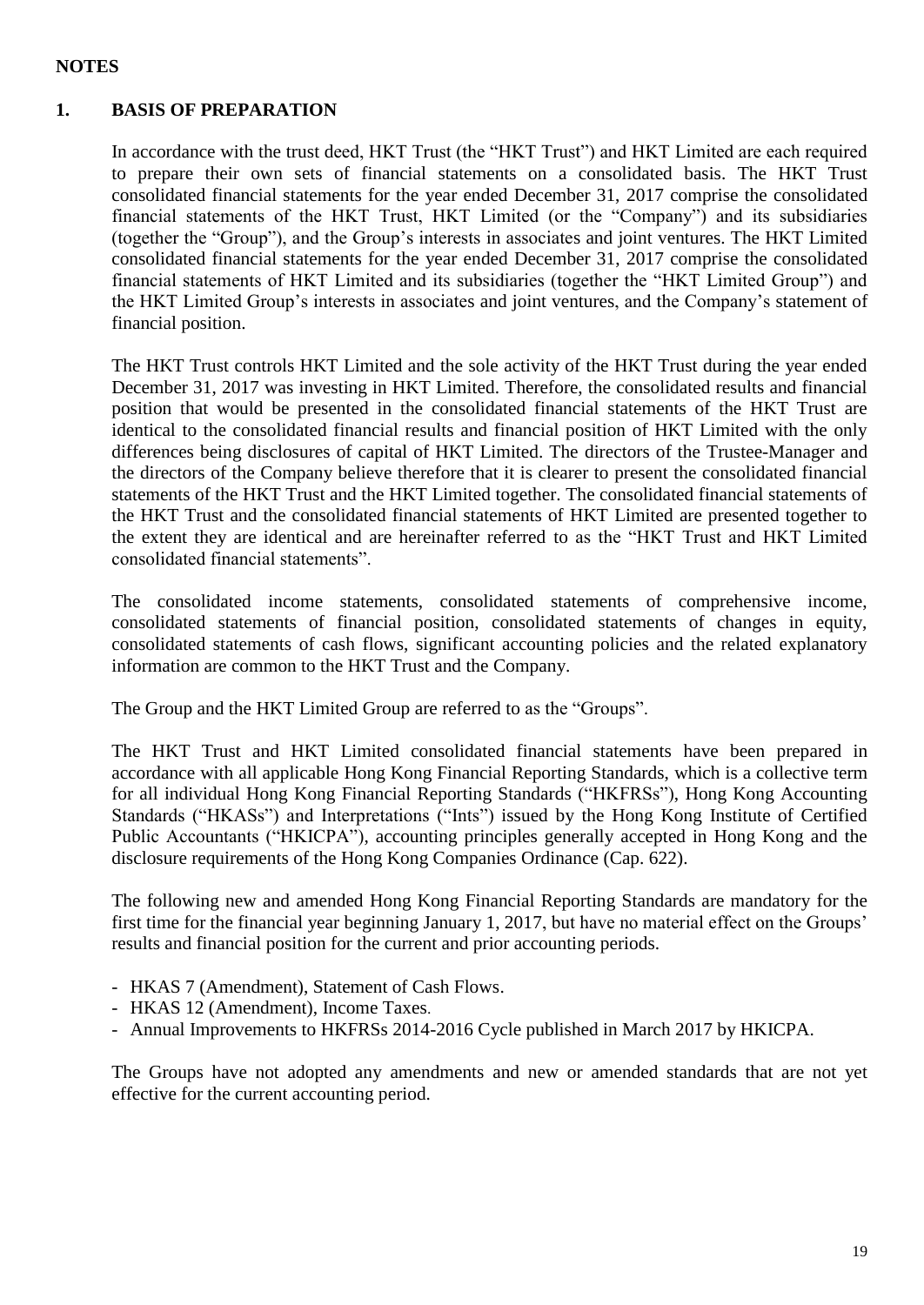#### **1. BASIS OF PREPARATION (CONTINUED)**

The financial information of the Trustee-Manager relating to the years ended December 31, 2017 and 2016 included in this preliminary announcement of annual results 2017 does not constitute the Trustee-Manager's statutory annual financial statements for those years but is derived from those financial statements. Further information relating to these statutory financial statements required to be disclosed in accordance with section 436 of the Hong Kong Companies Ordinance (Cap. 622) is as follows:

- The Trustee-Manager's financial statements combined with the HKT Trust and HKT Limited consolidated financial statements (collectively the "Combined Financial Statements") for the year ended December 31, 2016 has been delivered to the Registrar of Companies and the Combined Financial Statements for the year ended December 31, 2017 will be delivered to the Registrar of Companies in due course.
- The Trustee-Manager's auditor has reported on the financial statements of the Trustee-Manager for both years. The auditor's reports were unqualified; did not include a reference to any matters to which the auditor drew attention by way of emphasis without qualifying its reports; and did not contain a statement under sections 406(2), 407(2) or (3) of the Hong Kong Companies Ordinance (Cap. 622).

Estimates and judgements are continually evaluated and are based on historical experience and other factors, including expectations of future events that are believed to be reasonable under the circumstances.

The Groups make estimates and assumptions concerning the future. The resulting accounting estimates will, by definition, seldom equal the related actual results. Management has also made judgements in applying the Groups' accounting policies.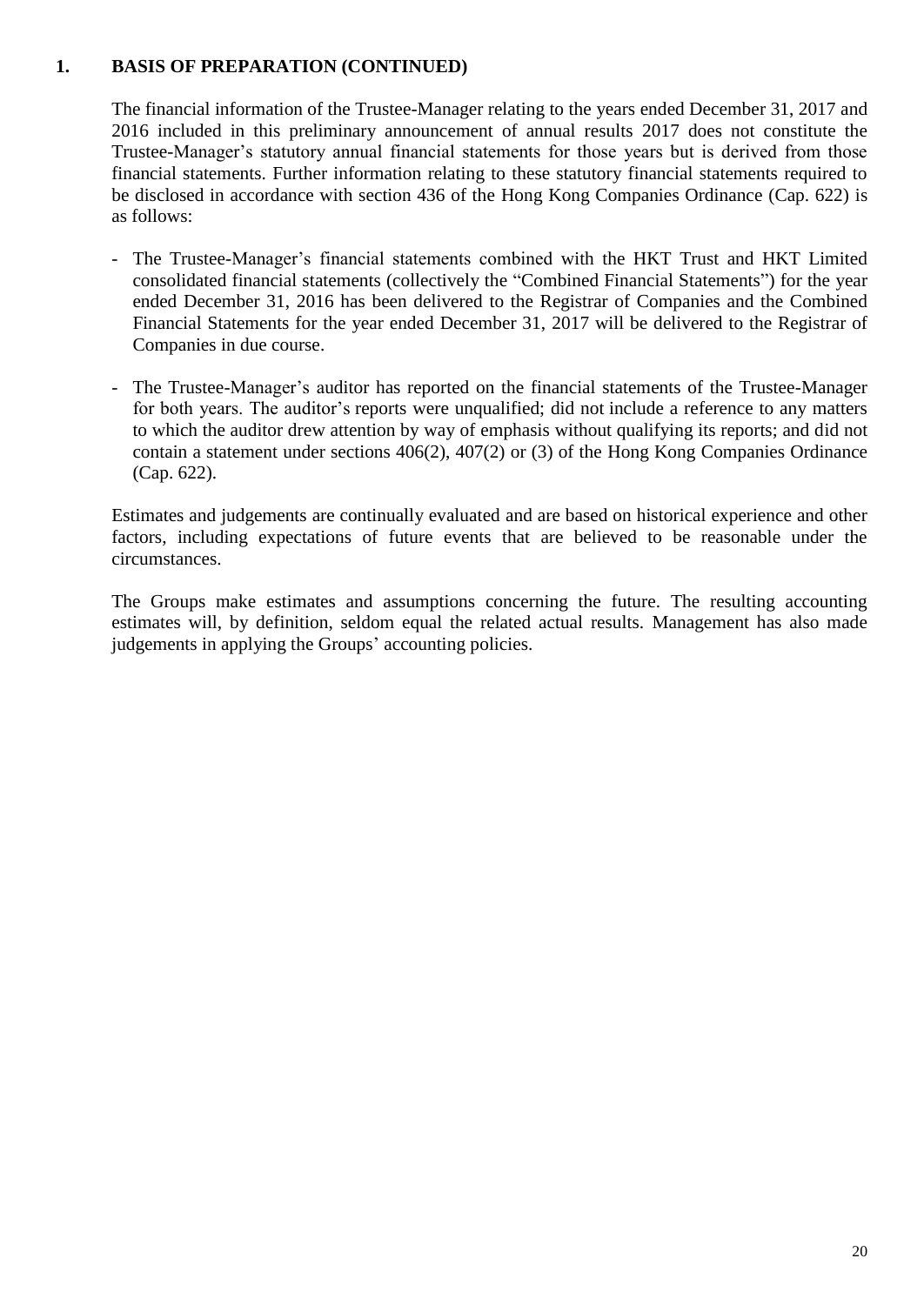#### **2. SEGMENT INFORMATION**

The chief operating decision-maker (the "CODM") is the Groups' senior executive management. The CODM reviews the Groups' internal reporting in order to assess performance and allocate resources and the segment information is reported below in accordance with this internal reporting.

The CODM considers the business from the product perspective and assesses the performance of the following segments:

- Telecommunications Services ("TSS") is the leading provider of telecommunications and related services which include local telephony, local data and broadband, international telecommunications, and other telecommunications businesses such as customer premises equipment sales, outsourcing, consulting and contact centers. It operates primarily in Hong Kong, and also serves customers in mainland China and other parts of the world.
- Mobile includes the Groups' mobile telecommunications businesses in Hong Kong.
- Other businesses of the Groups ("Other Businesses") primarily comprises new business areas such as Tap & Go mobile payment service and The Club program, and corporate support functions.

The CODM assesses the performance of the operating segments based on a measure of adjusted earnings before interest, tax, depreciation and amortization ("EBITDA"). EBITDA represents earnings before interest income, finance costs, income tax, depreciation of property, plant and equipment, amortization of land lease premium and intangible assets, gain/loss on disposal of property, plant and equipment, interests in leasehold land and intangible assets, net other gains/losses, losses on property, plant and equipment, restructuring costs, impairment losses on goodwill, tangible and intangible assets and interests in associates and joint ventures and the Groups' share of results of associates and joint ventures.

Segment revenue, expense and segment performance include transactions between segments. Inter-segment pricing is based on similar terms to those available to other external parties for similar services. The revenue from external parties reported to the CODM is measured in a manner consistent with that in the consolidated income statements.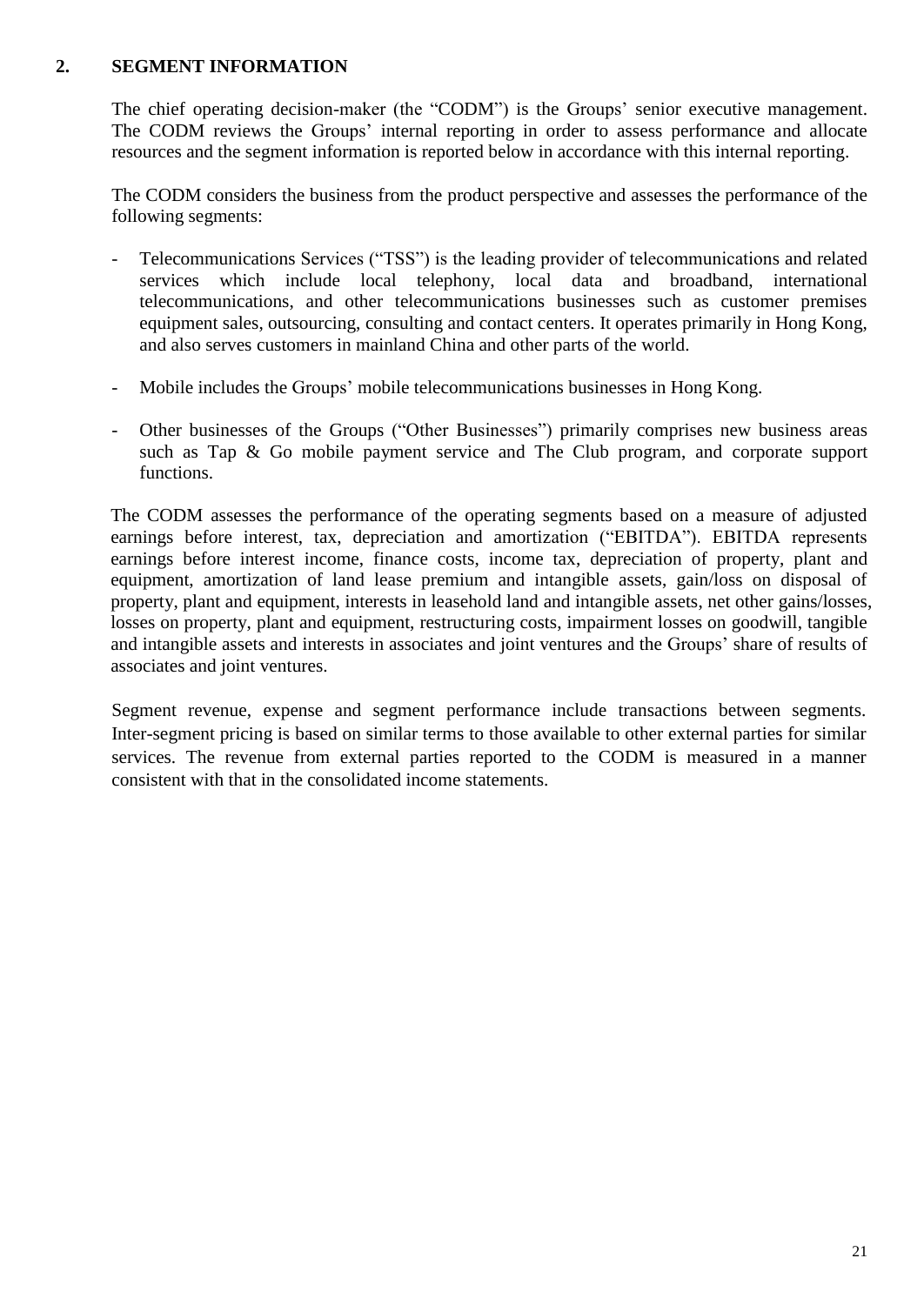#### **2. SEGMENT INFORMATION (CONTINUED)**

Information regarding the Groups' reportable segments as provided to the Groups' CODM is set out below:

For the year ended December 31, 2016 (In HK\$ million)

|                      |            |        | Other             |              |              |
|----------------------|------------|--------|-------------------|--------------|--------------|
|                      | <b>TSS</b> | Mobile | <b>Businesses</b> | Eliminations | Consolidated |
|                      |            |        |                   |              |              |
| <b>REVENUE</b>       |            |        |                   |              |              |
| <b>Total Revenue</b> | 21,414     | 13,063 | 237               | (867)        | 33,847       |
|                      |            |        |                   |              |              |
| <b>RESULTS</b>       |            |        |                   |              |              |
| <b>EBITDA</b>        | 7,671      | 5,513  | (500)             |              | 12,684       |

### **For the year ended December 31, 2017**

(In HK\$ million)

|                      |            |               | Other             |                     |                     |
|----------------------|------------|---------------|-------------------|---------------------|---------------------|
|                      | <b>TSS</b> | <b>Mobile</b> | <b>Businesses</b> | <b>Eliminations</b> | <b>Consolidated</b> |
| <b>REVENUE</b>       |            |               |                   |                     |                     |
| <b>Total Revenue</b> | 21,841     | 12,018        | 249               | (850)               | 33,258              |
| <b>RESULTS</b>       |            |               |                   |                     |                     |
| <b>EBITDA</b>        | 7,816      | 5,757         | (576)             |                     | 12,997              |

A reconciliation of total segment EBITDA to profit before income tax is provided as follows:

| In HK\$ million                                | 2016    | 2017     |
|------------------------------------------------|---------|----------|
| <b>Total segment EBITDA</b>                    | 12,684  | 12,997   |
| Gain/(loss) on disposal of property, plant and |         |          |
| equipment and intangible assets, net           | 3       | $\bf(1)$ |
| Depreciation and amortization                  | (5,808) | (5,685)  |
| Other losses, net                              | (51)    | (145)    |
| Finance costs, net                             | (1,107) | (1,076)  |
| Share of results of joint ventures             | (10)    |          |
| Share of results of associates                 | (13)    | (12)     |
| Profit before income tax                       | 5,698   | 6,080    |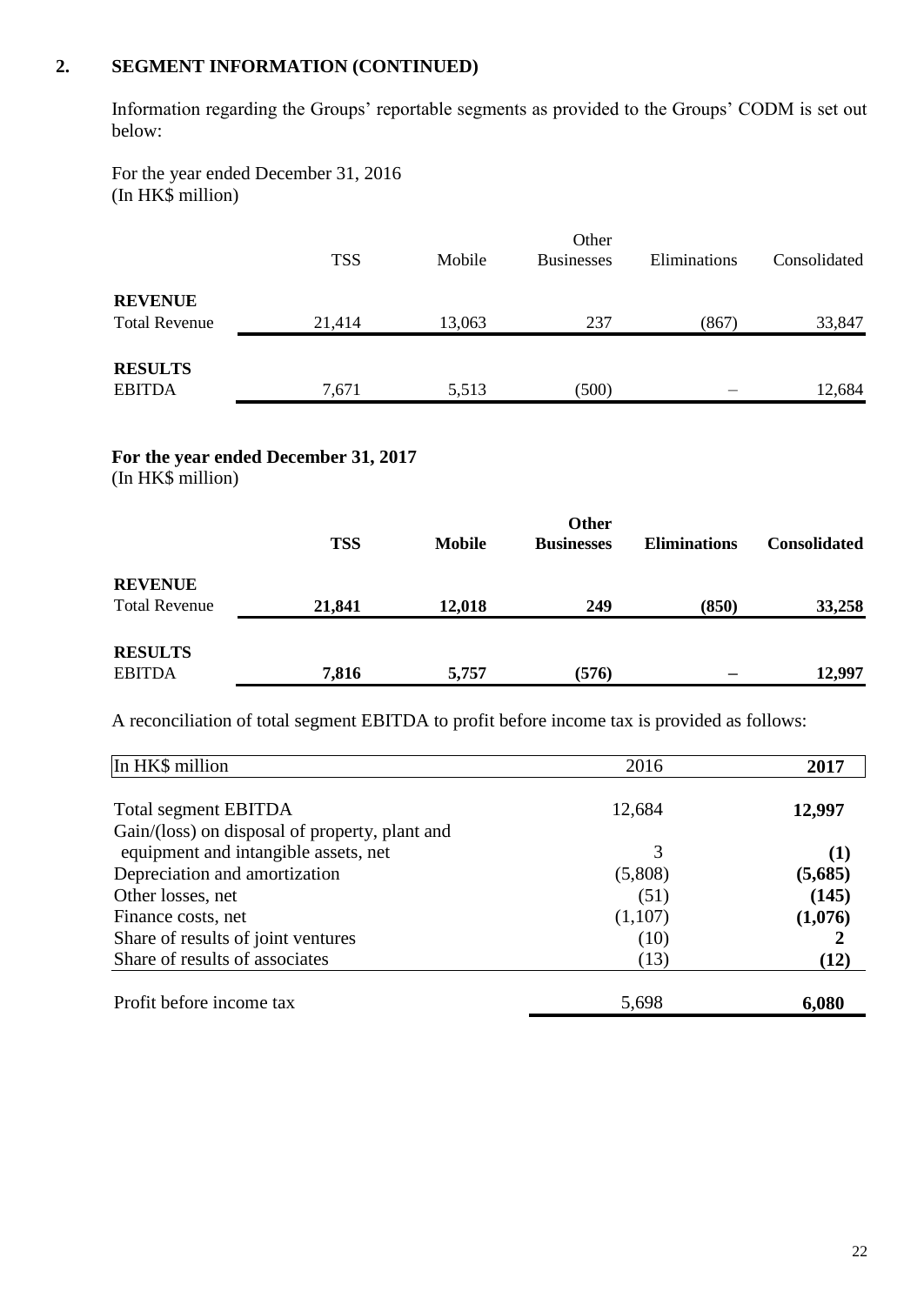#### **2. SEGMENT INFORMATION (CONTINUED)**

The following table sets out information about the geographical location of the Groups' revenue from external customers. In presenting information on the basis of geographical segments, segment revenue is based on the geographical location that the Groups derives revenue from the customers.

| In HK\$ million                         | 2016   | 2017   |
|-----------------------------------------|--------|--------|
| Hong Kong                               | 28,717 | 27,884 |
| Mainland China, Macau and Taiwan, China | 743    | 579    |
| Others                                  | 4,387  | 4,795  |
|                                         | 33,847 | 33,258 |

The total non-current assets other than financial instruments and deferred income tax assets located in Hong Kong are HK\$79,180 million as at December 31, 2017 (2016: HK\$77,477 million). The total of these non-current assets located in other countries are HK\$2,448 million as at December 31, 2017 (2016: HK\$2,604 million).

#### **3. OTHER LOSSES, NET**

| In HK\$ million                                           | 2016 | 2017  |
|-----------------------------------------------------------|------|-------|
| Gain on disposal on an available-for-sale financial asset |      | h     |
| Provision for impairment on interests in associates       |      | (154) |
| Provision for impairment on an available-for-sale         |      |       |
| financial asset                                           | (54) |       |
| Net gain on fair value hedging instruments                |      |       |
| Others                                                    |      |       |
|                                                           | (51) | 145   |

#### **4. PROFIT BEFORE INCOME TAX**

Profit before income tax is stated after charging the following:

| In HK\$ million                               | 2016  | 2017   |
|-----------------------------------------------|-------|--------|
| Cost of inventories sold                      | 5,032 | 4,044  |
| Cost of sales, excluding inventories sold     | 9,413 | 10,117 |
| Depreciation of property, plant and equipment | 1,432 | 1,381  |
| Amortization of intangible assets             | 4,364 | 4,291  |
| Amortization of land lease premium            | 12    | 13     |
| Finance costs on borrowings                   | 1,040 | 1,068  |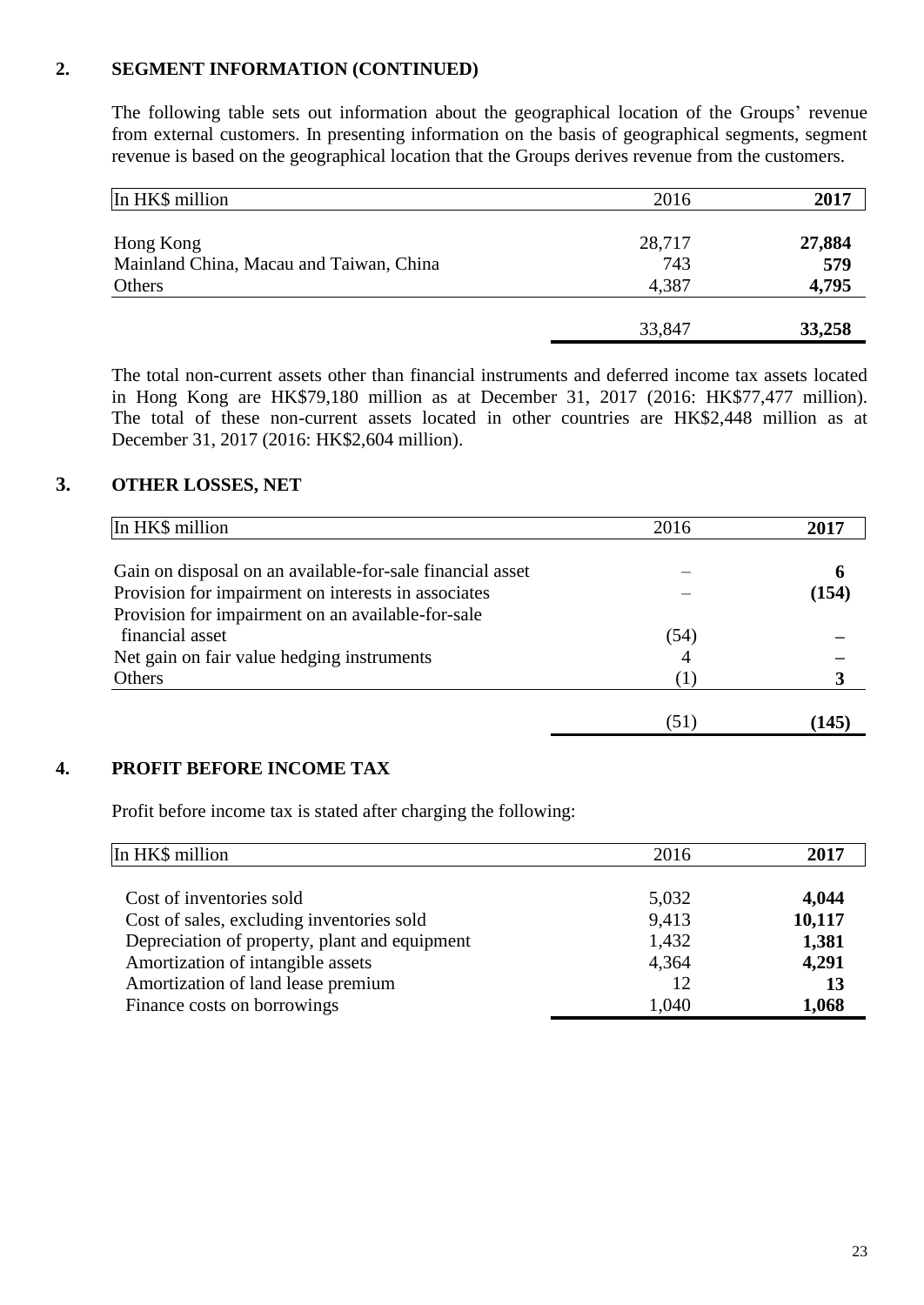#### **5. INCOME TAX**

| In HK\$ million                 | 2016 | 2017 |
|---------------------------------|------|------|
|                                 |      |      |
| Hong Kong profits tax           | 646  | 804  |
| Overseas tax                    | 52   | 38   |
| Movement of deferred income tax | 73   | 129  |
|                                 |      |      |
|                                 | 771  |      |

Hong Kong profits tax has been provided at the rate of 16.5% (2016: 16.5%) on the estimated assessable profits for the year. Overseas tax has been calculated on the estimated assessable profits for the year at the rates of taxation prevailing in the respective jurisdictions.

#### **6. DISTRIBUTIONS/DIVIDENDS**

| In HK\$ million                                                                                                                                                                                                                                                                                                                                  | 2016         | 2017         |
|--------------------------------------------------------------------------------------------------------------------------------------------------------------------------------------------------------------------------------------------------------------------------------------------------------------------------------------------------|--------------|--------------|
| Interim distribution/dividend declared and paid in respect<br>of current year of 28.12 HK cents (2016: 27.09 HK)<br>cents) per Share Stapled Unit/ordinary share of the<br>Company<br>Less: Distribution/dividend for Share Stapled Units/shares<br>held by the Company's Share Stapled Units award<br>schemes                                   | 2,051<br>(1) | 2,129        |
|                                                                                                                                                                                                                                                                                                                                                  | 2,050        | 2,129        |
| Final distribution/dividend declared in respect of previous<br>financial year, approved and paid during the year of<br>34.76 HK cents (2016: 28.27 HK cents) per Share<br>Stapled Unit/ordinary share of the Company<br>Less: Distribution/dividend for Share Stapled Units/shares<br>held by the Company's Share Stapled Units award<br>schemes | 2,141<br>(1) | 2,632<br>(2) |
|                                                                                                                                                                                                                                                                                                                                                  |              |              |
|                                                                                                                                                                                                                                                                                                                                                  | 2,140        | 2,630        |
|                                                                                                                                                                                                                                                                                                                                                  | 4,190        | 4,759        |

For the year ended December 31, 2017, the Company proposed a final dividend of 36.75 HK cents per ordinary share, totaling HK\$2,783 million (2016: 34.76 HK cents per ordinary share, totaling HK\$2,632 million) to HKT Trust after the end of the reporting period.

For the year ended December 31, 2017, HKT Trust proposed a final distribution of 36.75 HK cents per Share Stapled Unit, totaling HK\$2,783 million (2016: 34.76 HK cents per Share Stapled Unit, totaling HK\$2,632 million) to holders of Share Stapled Units after the end of the reporting period.

The final distribution/dividend proposed after the end of the reporting period, referred to above, have not been recognized as liabilities as at the end of the reporting period.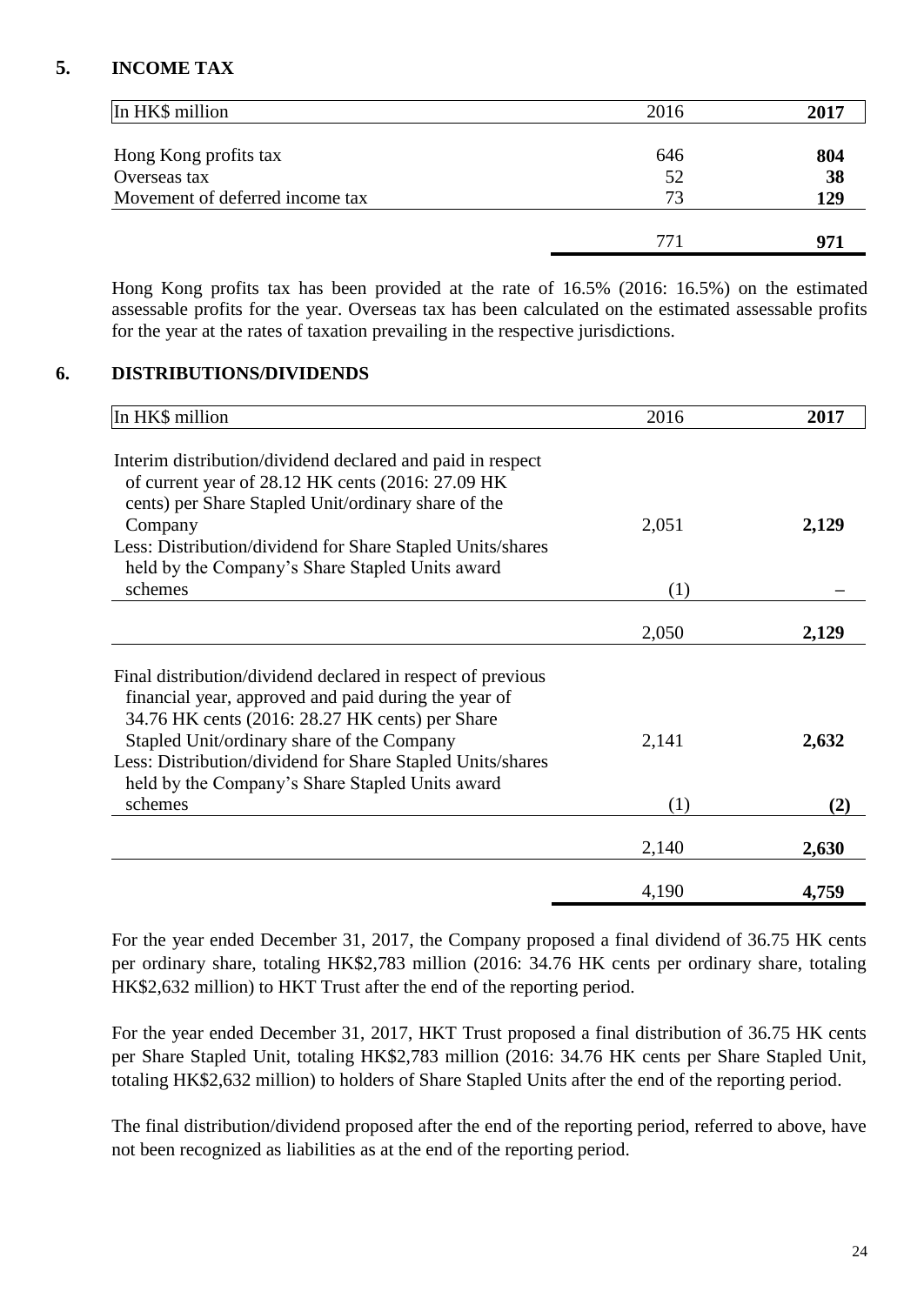#### **7. EARNINGS PER SHARE STAPLED UNIT/SHARE OF THE COMPANY**

The calculations of basic and diluted earnings per Share Stapled Unit/share of the Company are based on the following data:

|                                                                                                                                     | 2016          | 2017          |
|-------------------------------------------------------------------------------------------------------------------------------------|---------------|---------------|
| Earnings (in HK\$ million)<br>Earnings for the purpose of basic and diluted earnings per<br>Share Stapled Unit/share of the Company | 4,889         | 5,097         |
|                                                                                                                                     |               |               |
| <b>Number of Share Stapled Units/shares of the Company</b><br>Weighted average number of Share Stapled Units/ordinary               |               |               |
| shares of the Company                                                                                                               | 7,571,742,334 | 7,571,742,334 |
| Effect of Share Stapled Units held under the Company's                                                                              |               |               |
| Share Stapled Units award schemes                                                                                                   | (6,386,484)   | (2,233,258)   |
|                                                                                                                                     |               |               |
| Weighted average number of Share Stapled Units/ordinary                                                                             |               |               |
| shares of the Company for the purpose of basic earnings                                                                             |               |               |
| per Share Stapled Unit/share of the Company                                                                                         | 7,565,355,850 | 7,569,509,076 |
| Effect of Share Stapled Units awarded under the                                                                                     |               |               |
| Company's Share Stapled Units award schemes                                                                                         | 4,884,955     | 2,832,205     |
|                                                                                                                                     |               |               |
| Weighted average number of Share Stapled Units/ordinary                                                                             |               |               |
| shares of the Company for the purpose of diluted earnings<br>per Share Stapled Unit/share of the Company                            | 7,570,240,805 | 7,572,341,281 |
|                                                                                                                                     |               |               |

#### **8. TRADE RECEIVABLES, NET**

The aging of trade receivables based on the date of invoice is set out below:

| In HK\$ million                          | 2016  | 2017  |
|------------------------------------------|-------|-------|
|                                          |       |       |
| $1 - 30$ days                            | 1,910 | 2,008 |
| $31 - 60$ days                           | 394   | 207   |
| $61 - 90$ days                           | 245   | 170   |
| $91 - 120$ days                          | 137   | 99    |
| Over 120 days                            | 539   | 486   |
|                                          | 3,225 | 2,970 |
| Less: Impairment loss for doubtful debts | (190) | (183) |
|                                          | 3,035 | 2,787 |

Included in trade receivables, net of the Groups were the amounts due from related parties of HK\$36 million (2016: HK\$12 million).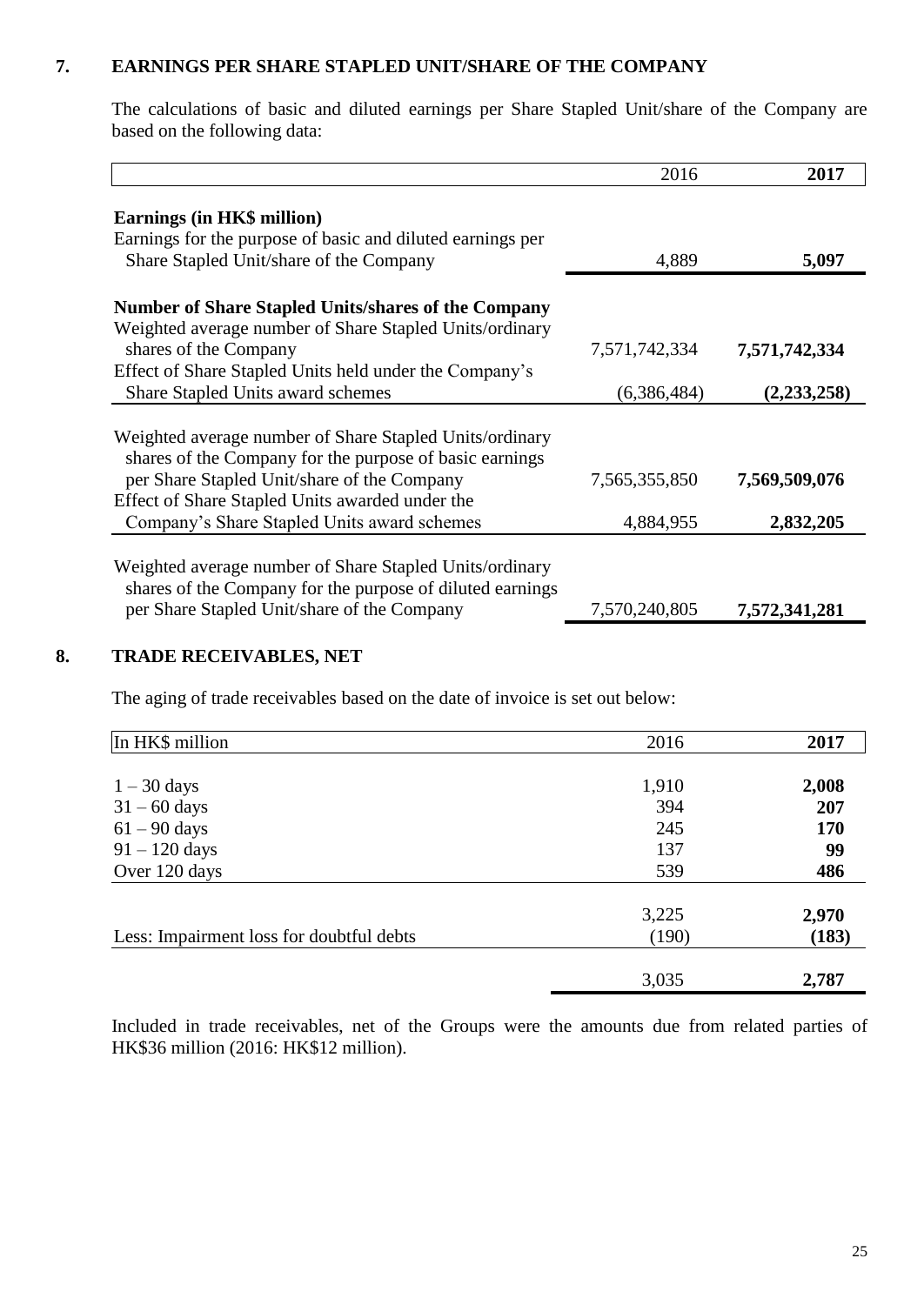#### **8. TRADE RECEIVABLES, NET (CONTINUED)**

Trade receivables have a normal credit period ranging up to 30 days from the date of invoice unless there is a separate mutual agreement on extension of the credit period. The Groups maintain a well-defined credit policy and individual credit evaluations are performed on all customers requiring credit over a certain amount. These evaluations focus on the customer's past history of making payments when due and current ability to pay, and take into account information specific to the customer as well as pertaining to the economic environment in which the customer operates. Debtors who have overdue payable are requested to settle all outstanding balances before any further credit is granted.

#### **9. TRADE PAYABLES**

The aging of trade payables based on the date of invoice is set out below:

| In HK\$ million | 2016  | 2017  |
|-----------------|-------|-------|
|                 |       |       |
| $1 - 30$ days   | 1,557 | 1,257 |
| $31 - 60$ days  | 154   | 125   |
| $61 - 90$ days  | 82    | 39    |
| $91 - 120$ days | 32    | 46    |
| Over 120 days   | 649   | 407   |
|                 | 2,474 | 1,874 |

Included in trade payables of the Groups were the amounts due to related parties of HK\$50 million (2016: HK\$58 million).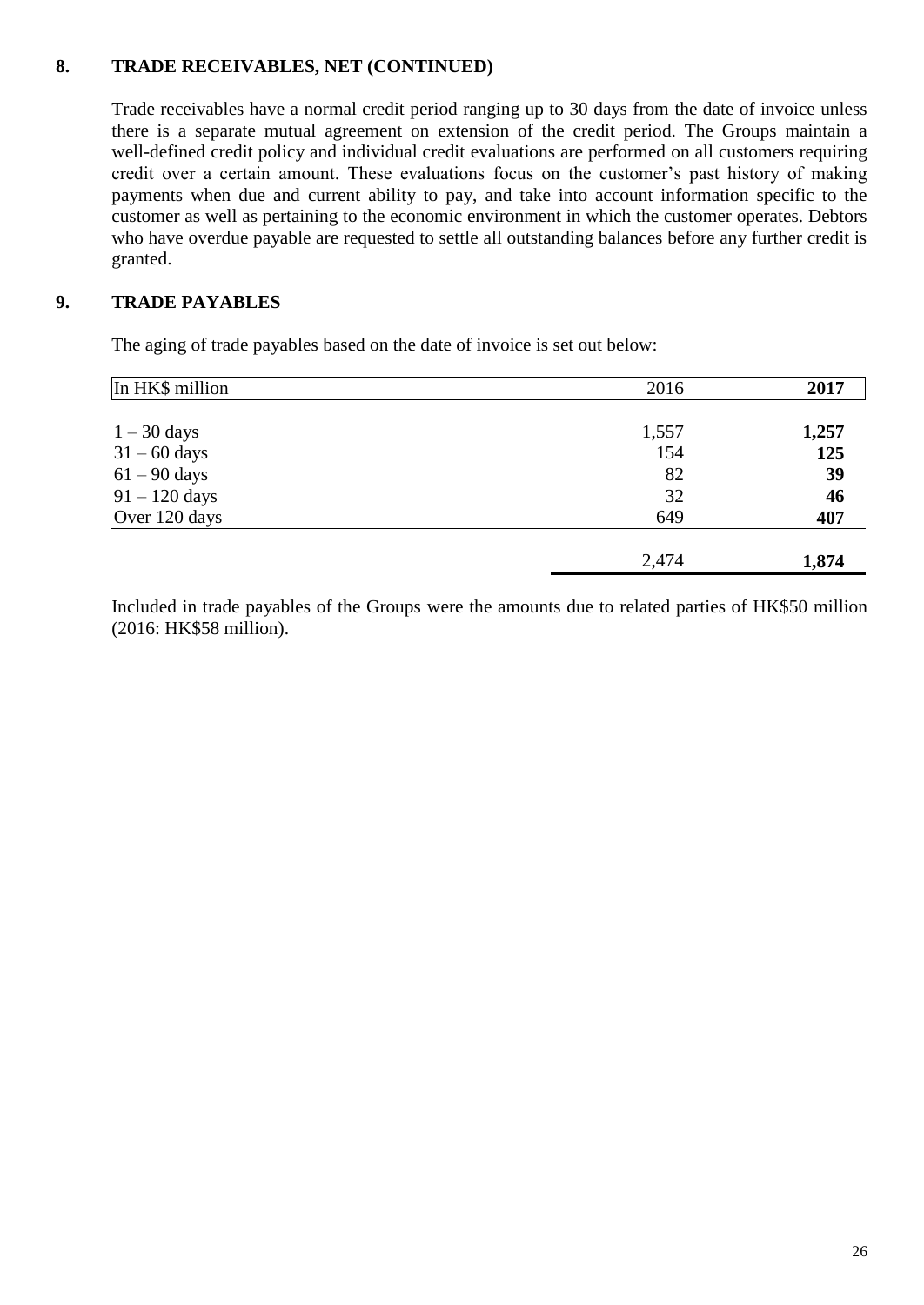#### **AUDITED INCOME STATEMENT OF HKT MANAGEMENT LIMITED**

For the year ended December 31, 2017

| In HK\$'000                         | 2016 | 2017 |
|-------------------------------------|------|------|
|                                     |      |      |
| Management fee income               | 48   | 54   |
| General and administrative expenses | (48) | (54) |
| Profit before income tax            |      |      |
| Income tax                          |      |      |
| Profit for the year                 |      |      |

#### **AUDITED STATEMENT OF COMPREHENSIVE INCOME OF HKT MANAGEMENT LIMITED**

For the year ended December 31, 2017

| In HK\$'000                             | 2016 | 2017 |
|-----------------------------------------|------|------|
| Profit for the year                     |      |      |
| Other comprehensive income              |      |      |
| Total comprehensive income for the year |      |      |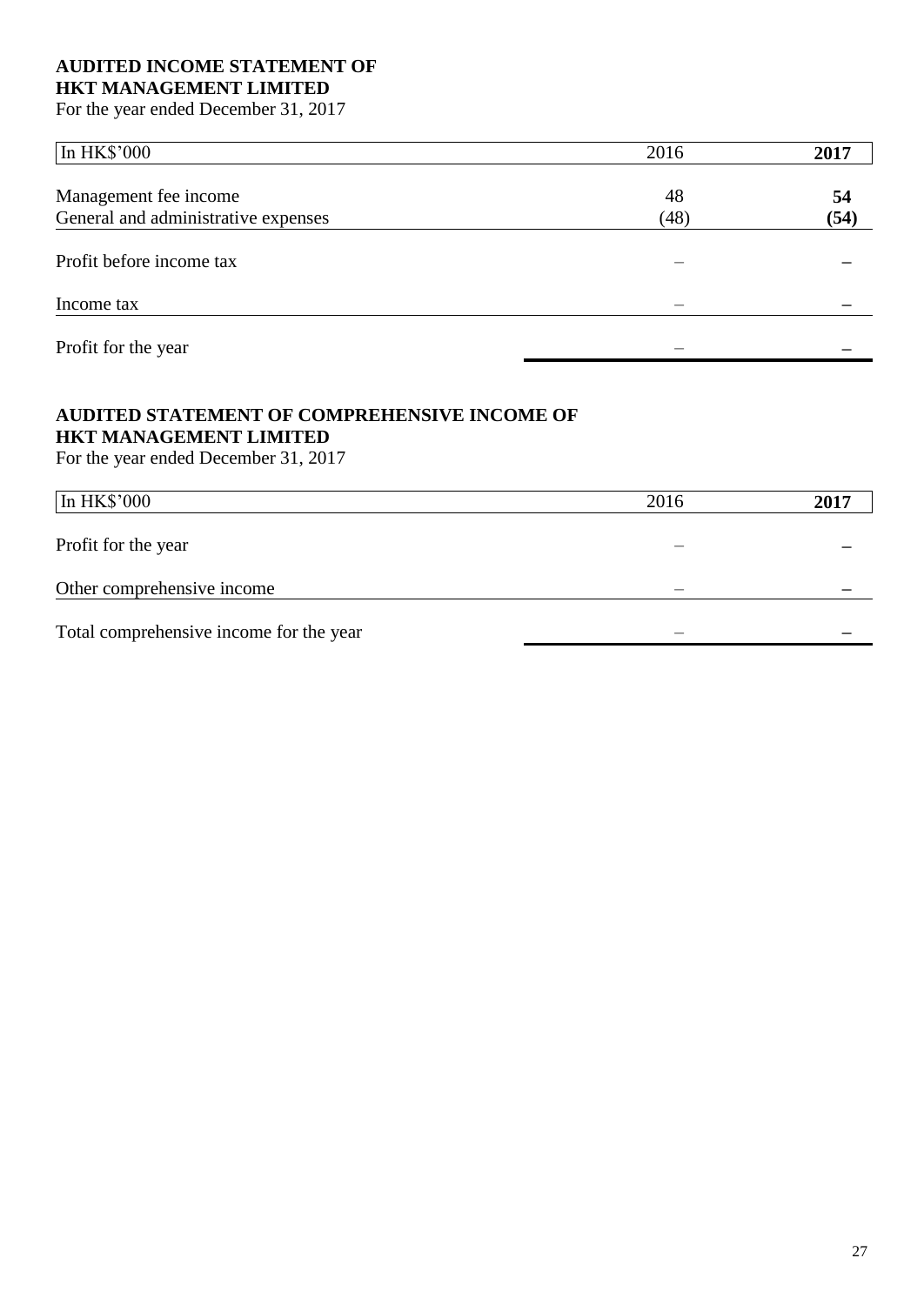## **AUDITED STATEMENT OF FINANCIAL POSITION OF**

### **HKT MANAGEMENT LIMITED**

As at December 31, 2017

| In HK\$'000                         | 2016  | 2017  |
|-------------------------------------|-------|-------|
| <b>ASSETS AND LIABILITIES</b>       |       |       |
| <b>Current assets</b>               |       |       |
| Amount due from a fellow subsidiary | 222   | 276   |
|                                     | 222   | 276   |
| <b>Current liabilities</b>          |       |       |
| Accruals and other payables         | (129) | (131) |
| Amount due to a fellow subsidiary   | (93)  | (145) |
|                                     | (222) | (276) |
| <b>Net assets</b>                   |       |       |
| <b>CAPITAL AND RESERVES</b>         |       |       |
| Share capital                       |       |       |
| Reserves                            |       |       |
| <b>Total equity</b>                 |       |       |